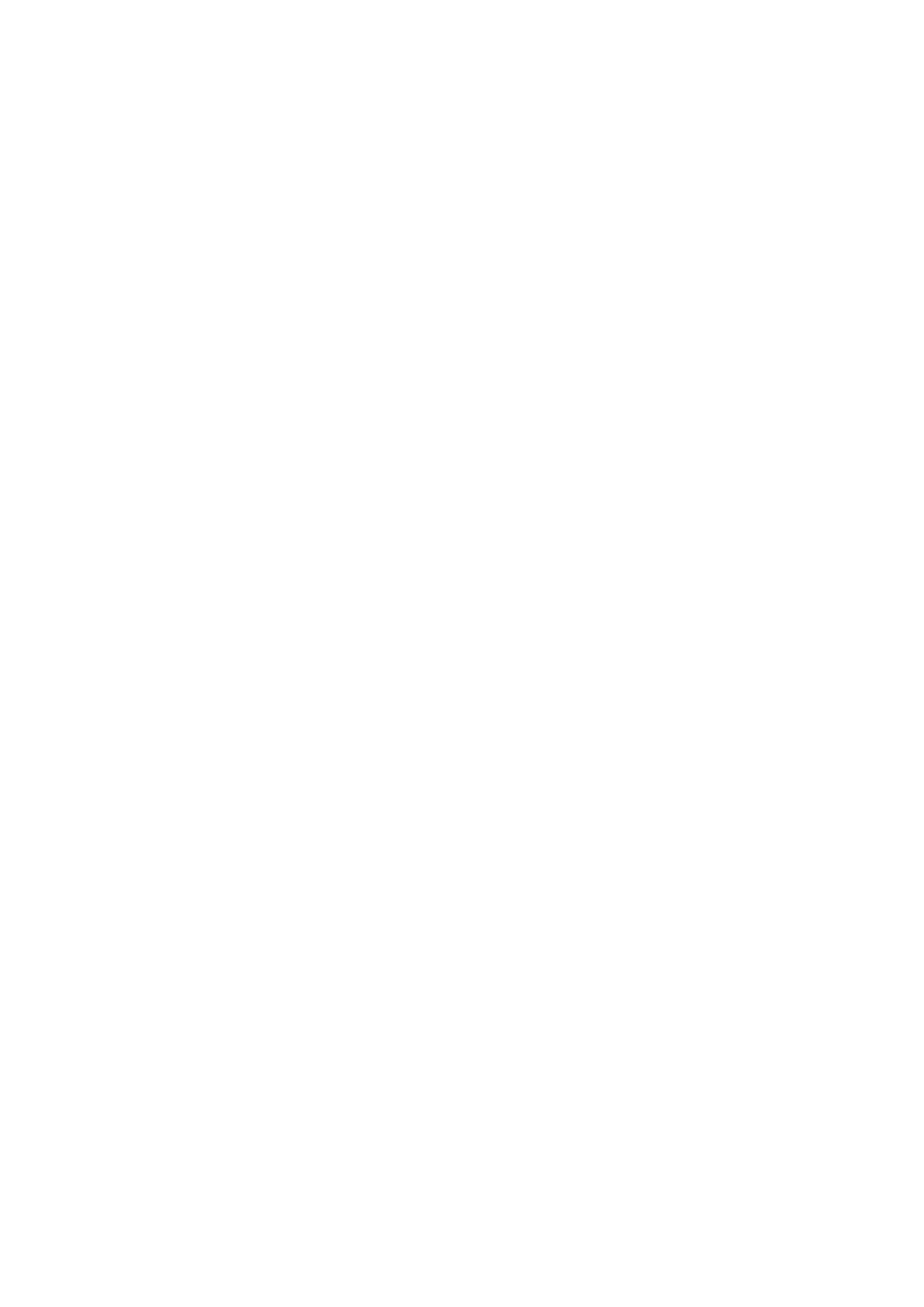# **CONTENTS**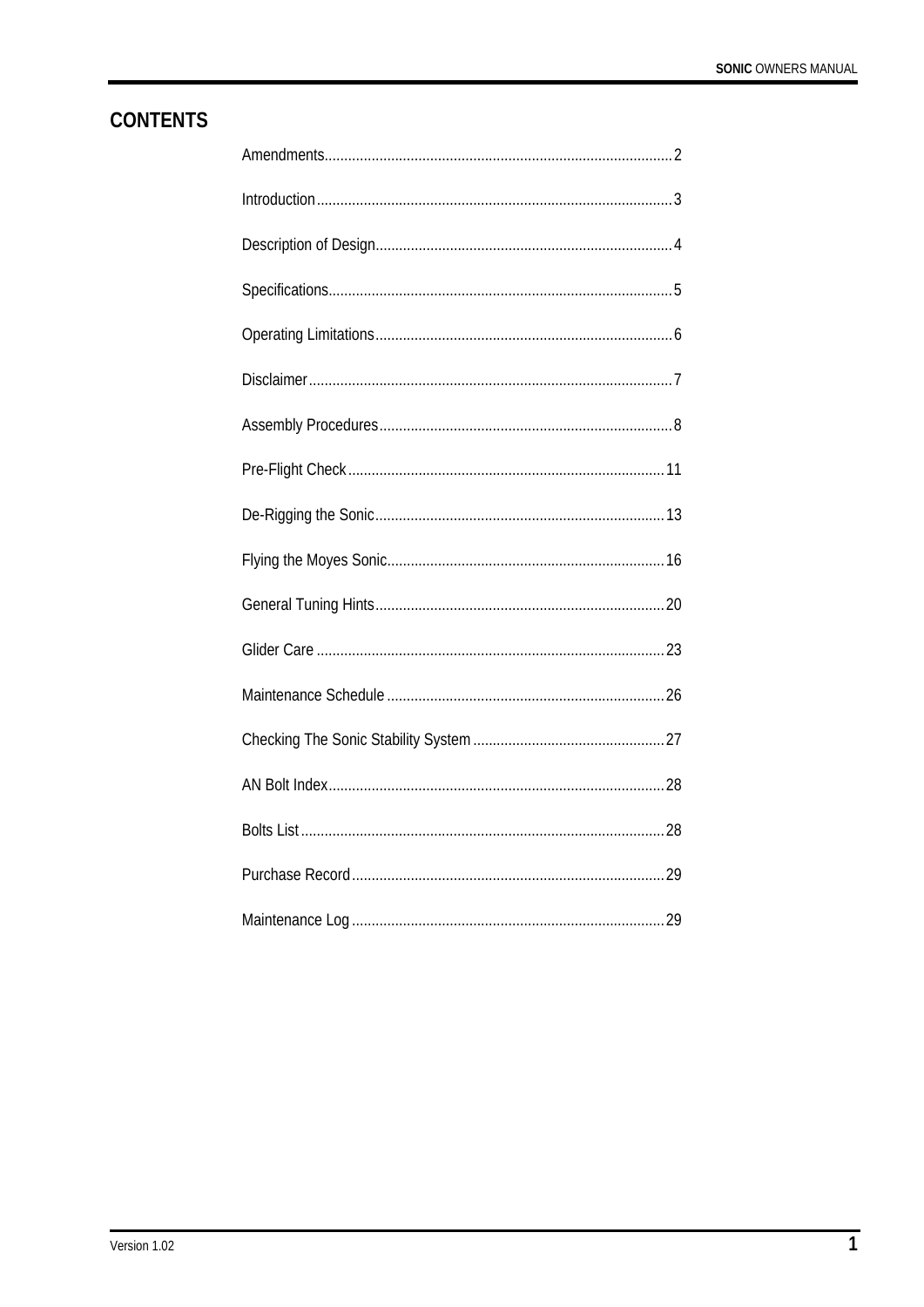# **AMENDMENTS**

| Version | Date       | Changes                                                                                                                    |
|---------|------------|----------------------------------------------------------------------------------------------------------------------------|
| 1.00    | 10/03/2004 | Updated owners manual to new format                                                                                        |
| 1.01    | 8/02/2007  | Updated bolt list to show the difference between the KEEL /<br>CONTROL BAR / ("A" FRAME) bolt for round and aero uprights. |
| 1.02    | 29/05/2008 | Updated specifications                                                                                                     |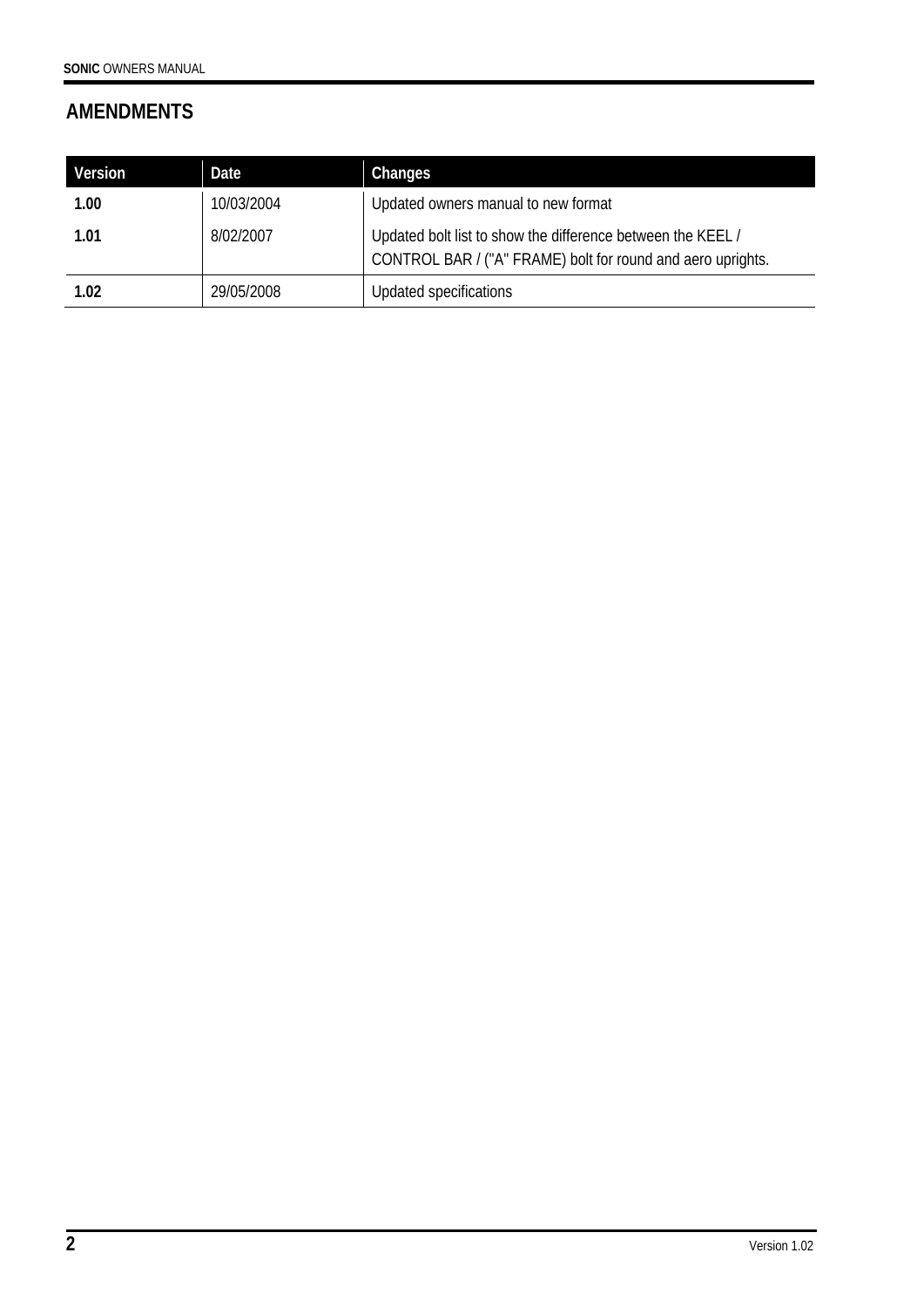#### **INTRODUCTION**

Thank you for choosing your Moyes Sonic. You have made a wise choice as this intermediate glider epitomises all the qualities of safety, performance, and handling that is the Moyes tradition.

The development of the Sonic is indicative of the dedication of the Moyes design team who strive to offer a range of high quality hang gliders for ALL pilots.

The flying traits of the Sonic can be summed up in one word - EASY ! !

EASY to launch because the glider with its positive handling at lower air speeds gives maximum control and safety.

EASY to fly due to light handling and an amazing glide and speed range. The quicker roll response and incredible sink rate make for easy thermalling and that will consistently leave you at the top of the stack.

EASY to land, due to a very low stall speed and excellent flare authority across the full recommenced wing loading range.

Please read this manual thoroughly, familiarise yourself with the set-up and breakdown procedures, and take the time to practice these before venturing out to your site. Carefully study the section on Flying Your Sonic and remember, for your first flight choose a mellow day at a familiar site and ease yourself into one of the most enjoyable flights of your life.

Make sure you follow all appropriate procedures every time you fly. Never take anything for granted in the sport of hang gliding. If in doubt about any aspect of operating your new Sonic, consult your manual or seek advice from your Moyes dealer.

The Sonic is designed for the advancing pilot and the Birdmen from down under are happy to help with advice and hints that will not only make flying your Sonic safer and more enjoyable, but to help you achieve your full potential in the sport of hang gliding.

Since 1967, Moyes Delta Gliders has strived to be on the cutting edge of developing hang gliders of the highest calibre. A family-owned business operating under homespun values, we aim to provide a comprehensive international network to service all pilots. Even further, we work with some of the best pilots in the world to ensure that our gliders are stringently made and tested in order to improve their performance handling, and safety.

We wish you the very best flying, The Moyes Team



Moyes Delta Gliders Pty. Ltd. 1144 Botany Road, Botany NSW 2019 Australia **T**: +61 (0)2 9316-4644 **F**: +61 (0)2 9316-8488 **E**: moyes@moyes.com.au

<u>UUUUNIDAEE COMEU</u>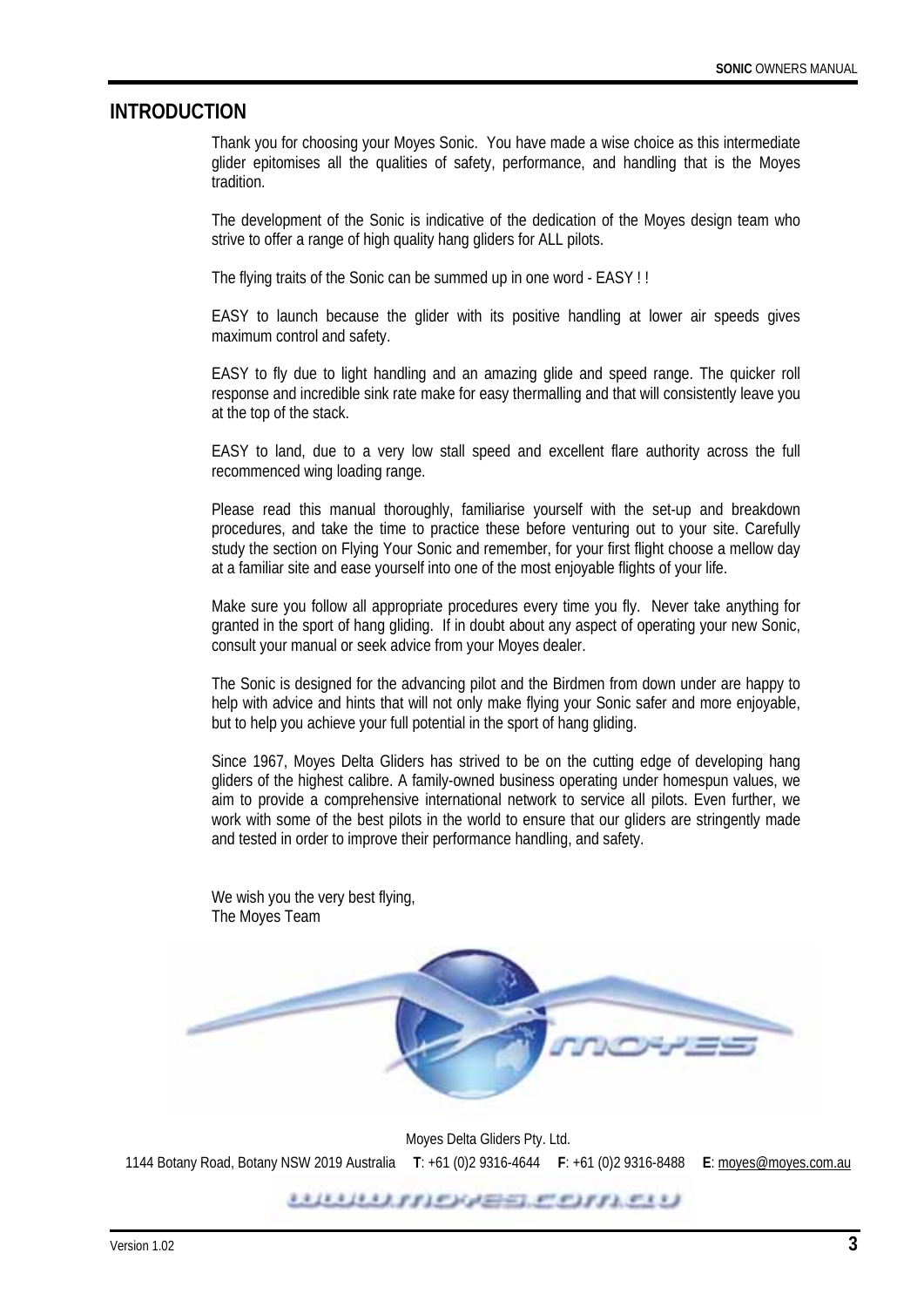### **DESCRIPTION OF DESIGN**

The Moyes Sonic, crafted with double surface and internal floating crossbar, is a combination of state of the art design features and materials, and high quality manufacturing standards, resulting in a uniquely high performing yet easy to fly flex wing hang glider.

The cut of the sail has been carefully crafted to determine a controlled twist distribution with a perfect match to the leading edge curve, giving flutter free performance throughout the speed range. The use of high quality Dacron, reinforced tip panels, streamlined nose fairing and a zippered inspection port giving access to the crossbar assemblies are features that set this sail at the top of its class.

A large Mylar-reinforced leading edge pocket and closer batten spacing gives the high camber wing a solid, distortion free airfoil for maximum lift and cleaner airflow at speed. With the combination of stainless steel reflex bridles and composite alloy/fibreglass battens, the Sonic displays excellent pitch stability and dive recovery. However, it is important to understand that any alteration of bridle dimensions or batten profile may reduce the glider's pitch positiveness.

The overall structural integrity of the Sonic is of the usual Moyes robust standard while the airframe geometry still allows for both on-frame and flat assembly as this situation requires.

The Moyes Sonic meets or exceeds all U.S.H.G.M.A. airworthiness standards.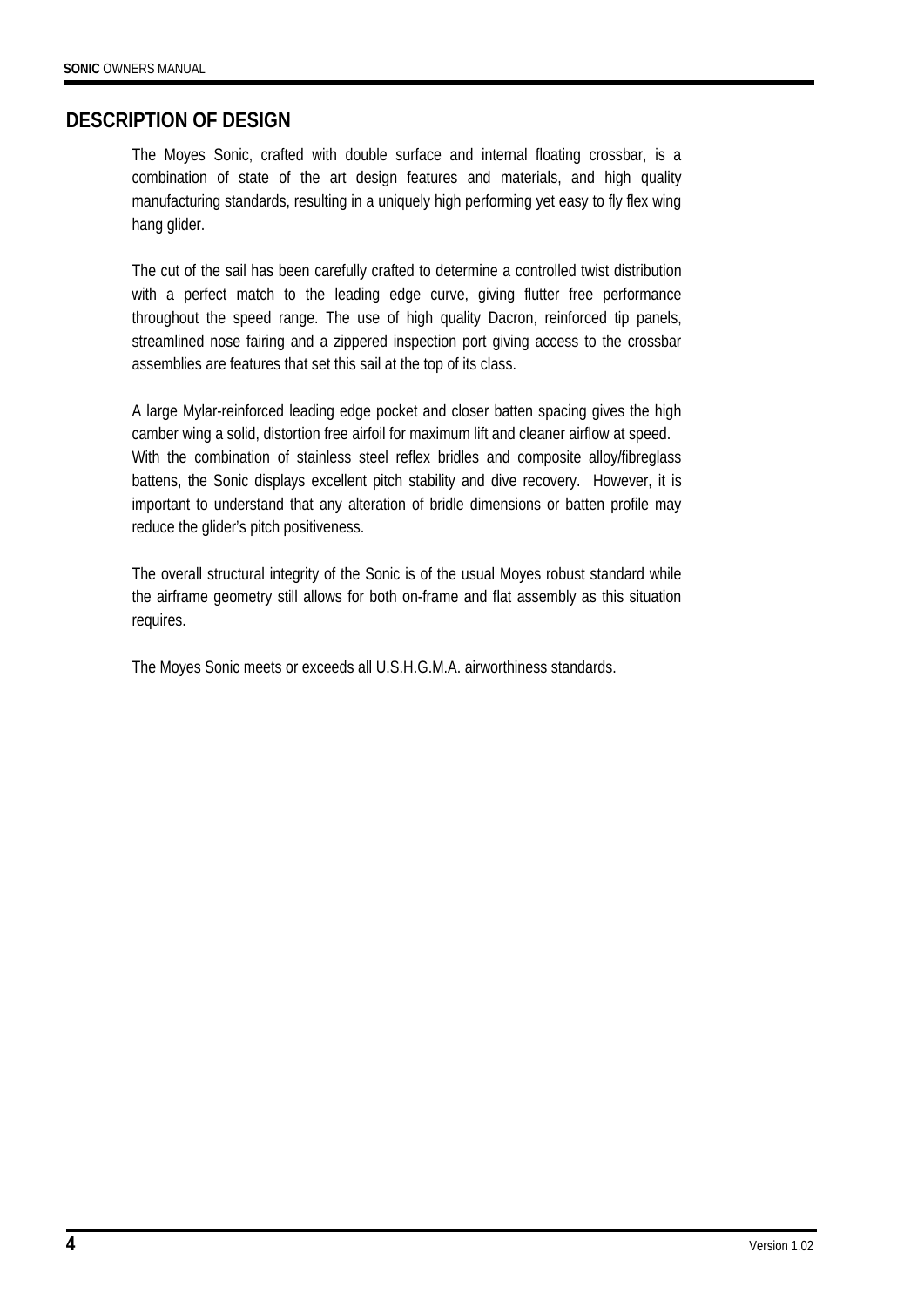# **SPECIFICATIONS**

| <b>Model Size</b>                                            | <b>Sonic 165</b>            | Sonic 190                  |
|--------------------------------------------------------------|-----------------------------|----------------------------|
| Area                                                         | 15.3 sq m<br>165 sq ft      | 17.7 sq m<br>190 sq ft     |
| Span                                                         | 9.3 <sub>m</sub><br>30.5 ft | 10 <sub>m</sub><br>32.8 ft |
| <b>Nose Angle</b>                                            | 120 degrees                 | 120 degrees                |
| <b>Aspect Ratio</b>                                          | 5.6                         | 5.6                        |
| <b>Glider Weight</b>                                         | 26 kg<br>57 lb              | 29 kg<br>64 lb             |
| <b>Optimal Pilot Weight</b>                                  | 75 kg<br>165 lb             | 90 kg<br>198 lb            |
| Hook-In-Weight                                               | 54-100 kg<br>120-220 lb     | 73-109 kg<br>160-240 lb    |
| Packed-Length                                                | 5540 mm<br>18.2 ft          | 6400 mm<br>$21$ ft         |
| Short-Packed Length                                          | 3920 mm<br>12.9 ft          | 4260 mm<br>14 ft           |
| C of G Front of Keel                                         | 1640 mm<br>64.6 inches      | 1680 mm<br>66.1 inches     |
| <b>Number of Battens:</b><br>Mainsail<br><b>Undersurface</b> | 15<br>$\overline{4}$        | 17<br>6                    |
| <b>VNE</b>                                                   | 74kph<br>46mph              | 74kph<br>46mph             |
| VA                                                           | 69kph<br>43mph              | 69kph<br>43mph             |
| <b>Trim Speed</b>                                            | 32kph<br>20mph              | 32kph<br>20mph             |
| <b>Stall Speed</b>                                           | 24kph<br>15mph              | 23kph<br>14mph             |
| <b>Max Speed</b>                                             | 72kph<br>45mph              | 72kph<br>45mph             |
| <b>Best Glide Speed</b>                                      | 43kph<br>27mph              | 43kph<br>27mph             |
| <b>Best Glide Angle</b>                                      | 9:1                         | 9:1                        |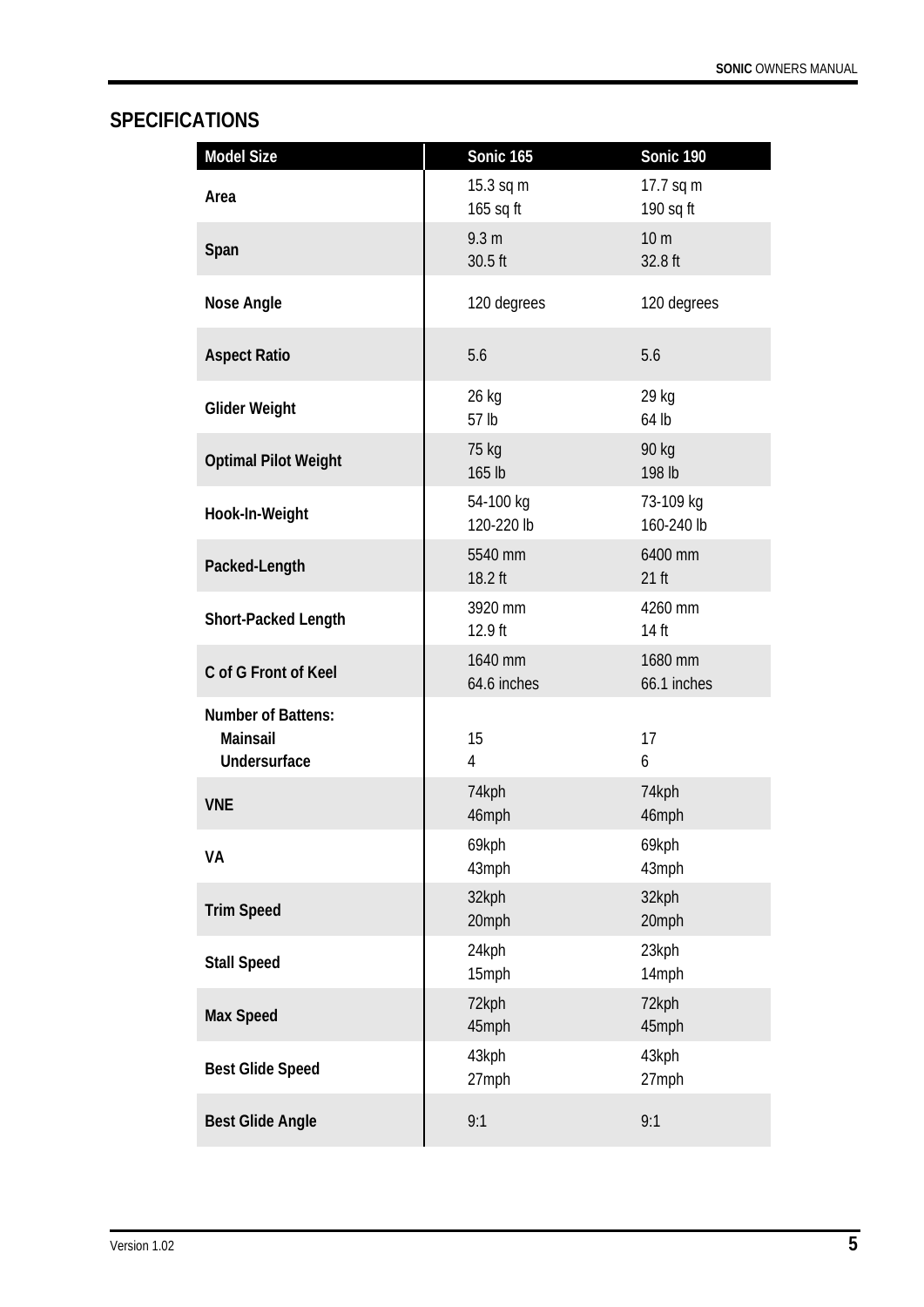## **OPERATING LIMITATIONS**

The Sonic has been tested and found to comply with current U.S.H.G.M.A Airworthiness Requirements. These standards require static aerodynamic load testing:

- with a positive 30° angle of attack at 65 mph;
- with a negative 30° angle of attack at 46 mph;
- with a negative 150° angle of attack at 32 mph; and,
- Pitching moment tests at 20, 35 and 50 mph to display the gliders inherent positive pitch stability through a broad range of angles of attack.

In-flight testing has shown the Sonic to be safely controllable throughout the complete range of usual operating conditions. The Sonic is capable of spins (which is not an approved manoeuvre), but is inherently resistant to them.

The Sonic has been designed for foot-launched gliding or soaring flight with the following limitations:

Flight operations must be restricted to non-aerobatic manoeuvres.

The glider must not:

- be flown by more than one person;
- exceed 30 degrees nose up or down to the horizon;
- exceed 60 degrees bank angle to the horizon;
- be flown in excess of V.N.E. of 46 mph;
- be flown inverted or backwards;
- be flown with auxiliary power without the approval of Moyes Delta Gliders Pty Ltd.

It is recommended that the pilot hold a minimum rating of Intermediate or equivalent. Adhere to the recommended pilot clip-in weights as detailed in the specifications. Indicated stall speed is approximately 25 mph at maximum recommended loading. Indicated maximum speed is approximately 40 mph at minimum recommended loading.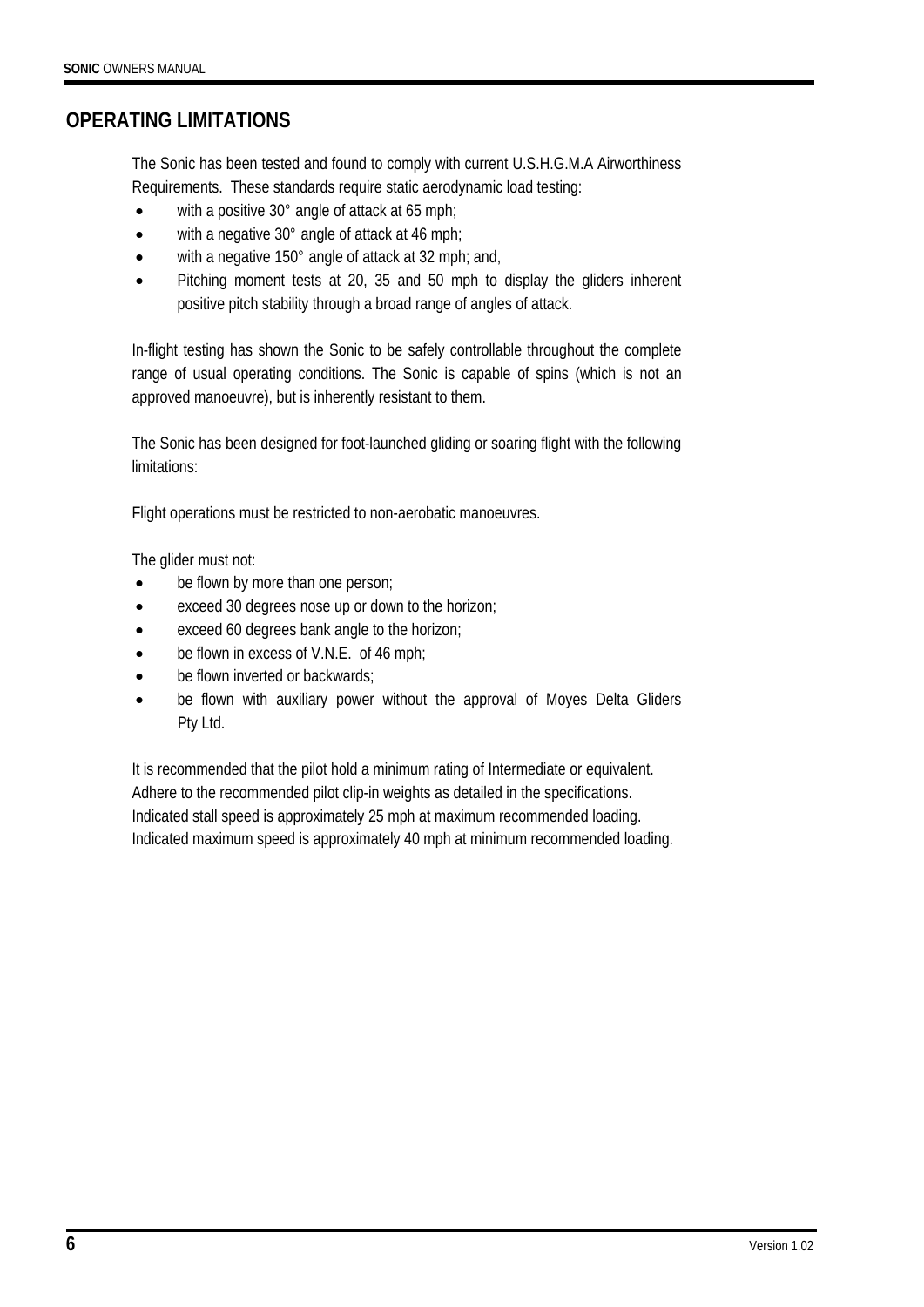#### **DISCLAIMER**

The owner and operator must understand that due to the inherent risk involved in flying such a unique vehicle, no warranty is made or implied of any kind against accidents, bodily injury or death. Operations such as aerobatic manoeuvres or erratic pilot technique may ultimately produce equipment failure and are specifically excluded from the warranty.

This glider is not covered by product liability insurance, nor has it been designed, manufactured or tested to any state or federal government airworthiness standards or regulations.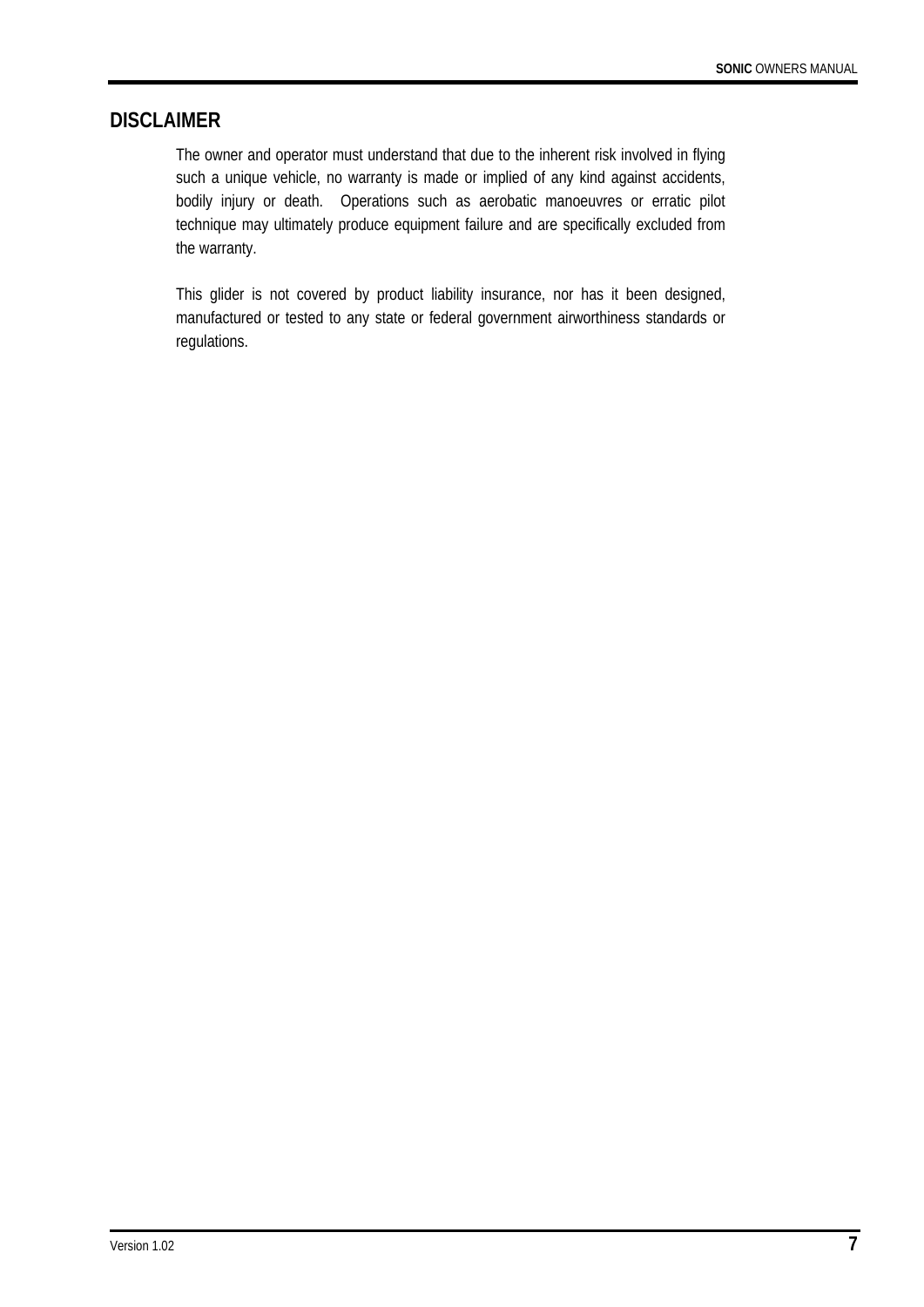#### **ASSEMBLY PROCEDURES**

The following procedures have been tried and tested as the most efficient method of setup. Your dealer should demonstrate both set-up and appropriate pack-up procedures when you take delivery of your new Sonic. Please note that the glider can sustain serious damage if the correct procedures for both set-up and pack-up are not followed. Refer to diagram insert for clarification.

- 1. Place the glider (still in the bag) on the ground with the nose end into the wind and the zipper up. The nose end is the thicker end. Undo the zipper.
- 2. Undo the ties that hold the control bar; remove padding and spread the (uprights/downtubes). Fold out the base bar and connect to the upright corner bracket with the bolt, castle nut and safety pin.

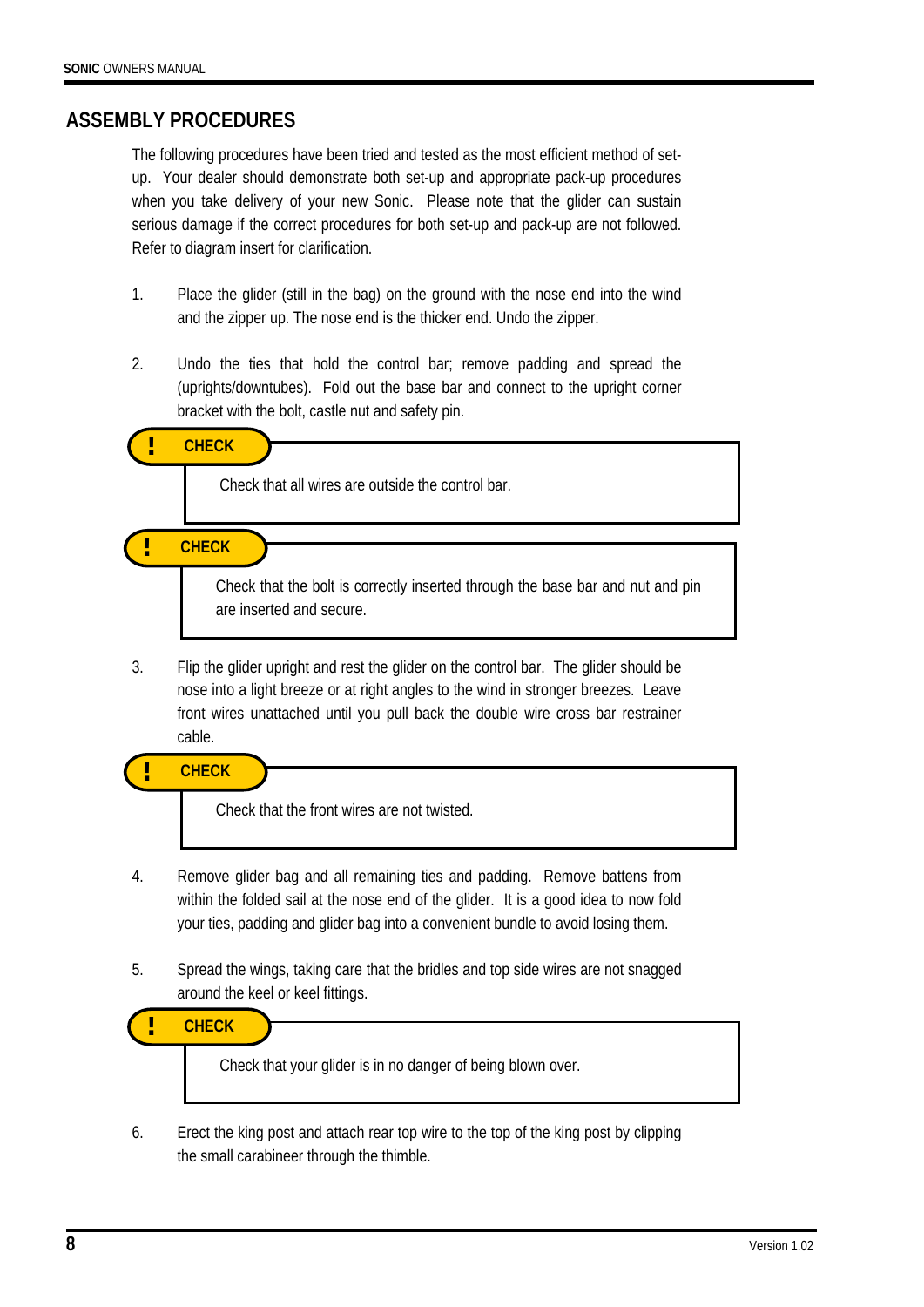

The king post should now be firmly fixed in a vertical position.

7. Take the battens from their bag and lay the green-tipped battens behind the right wing, starting with the keel (longest) batten, out to #7 near the wing tip. (The right wing is on your right when facing forward with the glider as if to fly.)

The two straight blue-tipped battens are under-surface battens.

Take the red (left) battens and match them against their appropriate green partner and check for symmetry. If any inconsistencies occur, the full set of battens should be checked against the template and corrected. (Refer to General Tuning section.)

8. Insert top battens  $#1 - #6$ , gently pushing them into their batten pockets and secure them with doubled bungee cord at the trailing edge. Do not force the battens.

If the battens fail to slide in completely, first check if it is the correct batten for the pocket. Most likely is that the batten has stopped against the back of the leading edge and requires lifting over to the front. To do this either flick the sail up and gently push the batten at the same time, or walk to the front and lift the sail forward bringing the batten tips over the leading edge. The second **! NOTE** 

possibility is that the batten pocket has become twisted at the under-surface seam. This is corrected by twisting the batten or by lifting the top surface as you slide the batten past the seam.

**! CHECK**

í

Check that the battens are secured with doubled bungee cord.

**! CHECK**

Check that the Mylar inserts along the leading edge have not been curled over whilst inserting battens.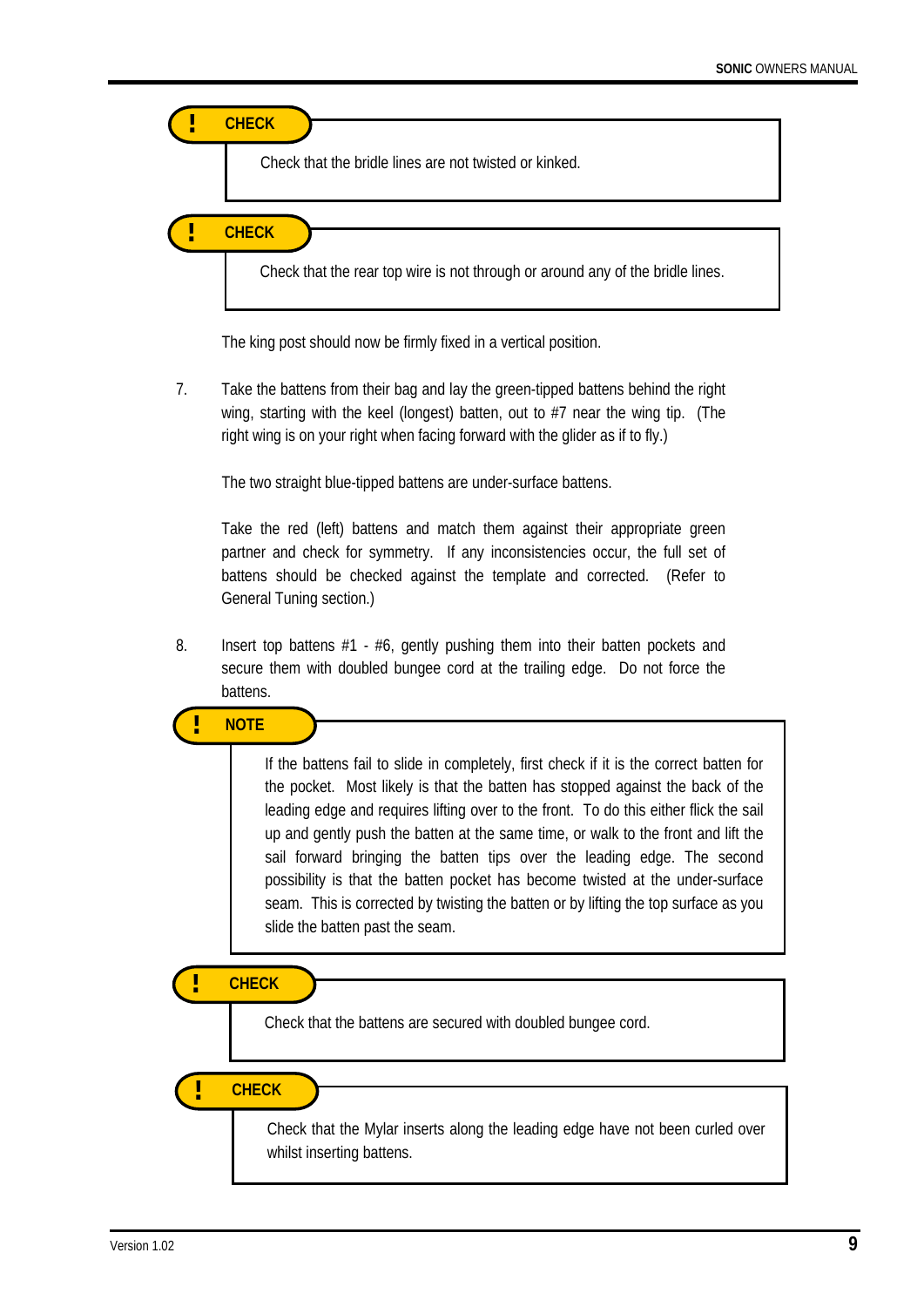Move to the rear of the glider at the keel and pull back the double wire crossbar restrainer cable so the stainless steel shackle will clip into the Bailey Block at the rear of the keel.



#### FLAT SET UP

Move to the rear of the glider at the keel and pull back the double wire cross bar restrainer cable. Raise the keel 10" (250mm) off the ground so the stainless steel shackle will clip into the bailey block.

- 9. The tip (#7) battens can now be installed. These battens locate onto the hook found on the back side of the leading edge about 1 1/2 ft. inboard of the tip. Sight through the sail at wingtip to ensure the end of the batten is engaged on the hook, and secure with double bungee.
- 10. Insert the four under-surface battens. These are marked with dark blue bands. Slide battens into appropriate pockets and secure with single loop bungies.
- 11. Move to nose of glider and insert nose batten, then fit nose fairing by matching Velcro strips, and press to secure.
- 12. Be sure under-surface zipper is closed, and check that your hang loop and backup loops are in the correct position. Attach your harness to the hang loops, ensuring that the carabineers are closed, the loops are the correct length, and hanging straight from the keel.

**! CHECK** 

Check that hang loops are not damaged.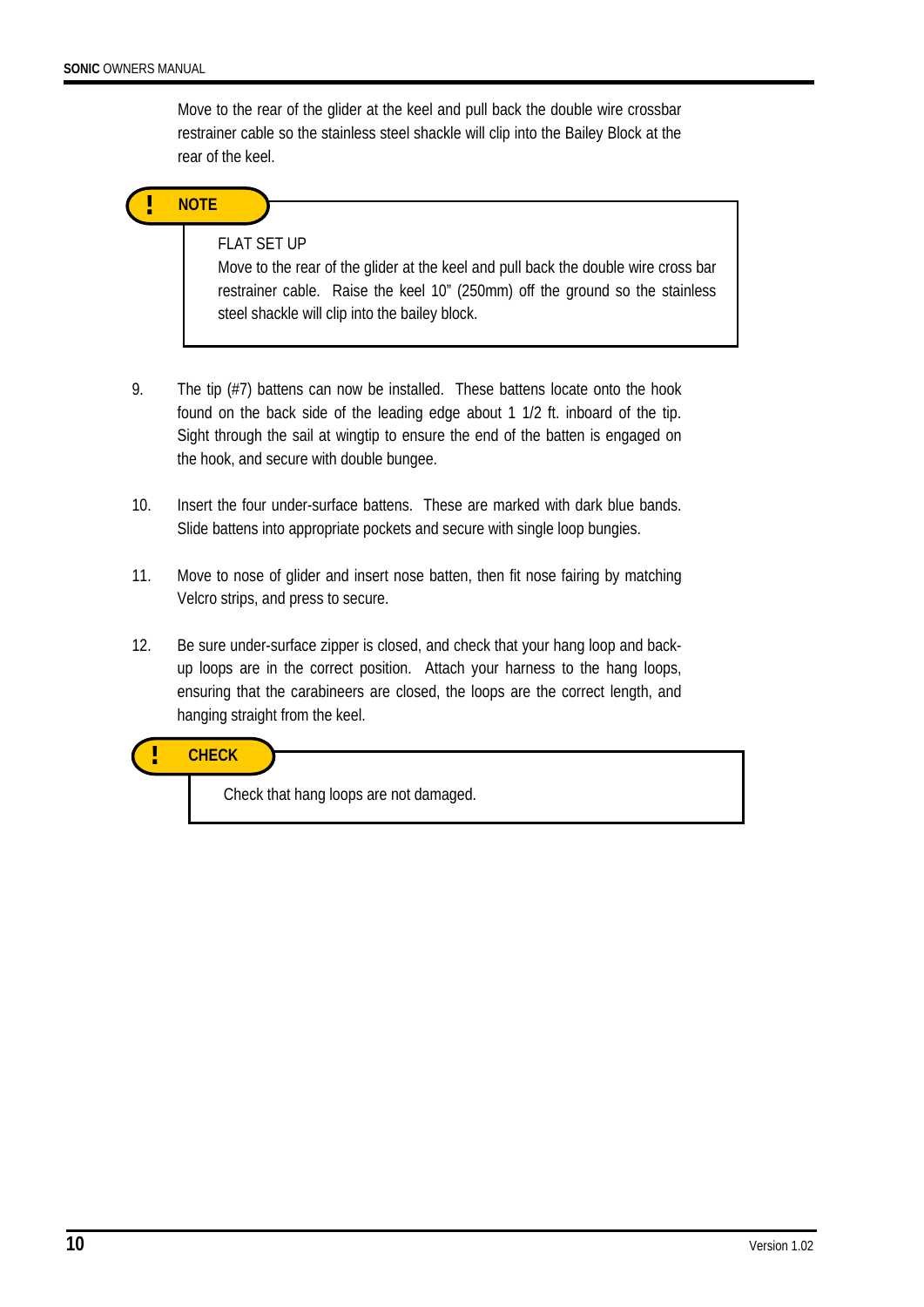#### **PRE-FLIGHT CHECK**

On the Sonic many of the assemblies and parts to check that are normally visible on beginner or intermediate-type gliders are concealed to reduce parasitic drag. It is still imperative that you have a complete and systematic checking procedure that is performed before every flight.

It is best to start at the same place and follow the same routine, returning to the start point for every pre-flight. If you are distracted part way through the checks, return to your start point and begin again.

A worthwhile habit to develop is to touch or point to each component that you are checking. This ensures that the check is more than just a cursory glance.

In the set-up procedures, the last step was to check the hang loops and clip in the harness.



Starting from the hang loops and harness:

into the glider.

- 1. Move to the top of the control bar assembly. Check that the nuts are secure and that thread shows beyond the head of the Nyloc nuts.
- 2. Check base of king post; nuts are secure and plastic saddles are not cracked or split.
- 3. Open under-surface zipper. Check crossbar assembly ensuring nuts are secure, and ball is centred in socket joints.
- 4. Sight along each crossbar looking for dings, dents and bends. At leading edge crossbar junction check that top and bottom wires have no twisted thimbles or tangs.
- 5. Inspect the back of each leading edge ensuring that no dings or crazing are evident. Check that all battens are sitting correctly: top surface battens over and in front of leading edges, and under-surface battens are beneath leading edge. Close under-surface zipper.
- 6. Sight back along keel ensuring tension cable is not twisted and that keel is not bent or damaged. Do the same forward, and run your hands along the keel as you move to the nose area.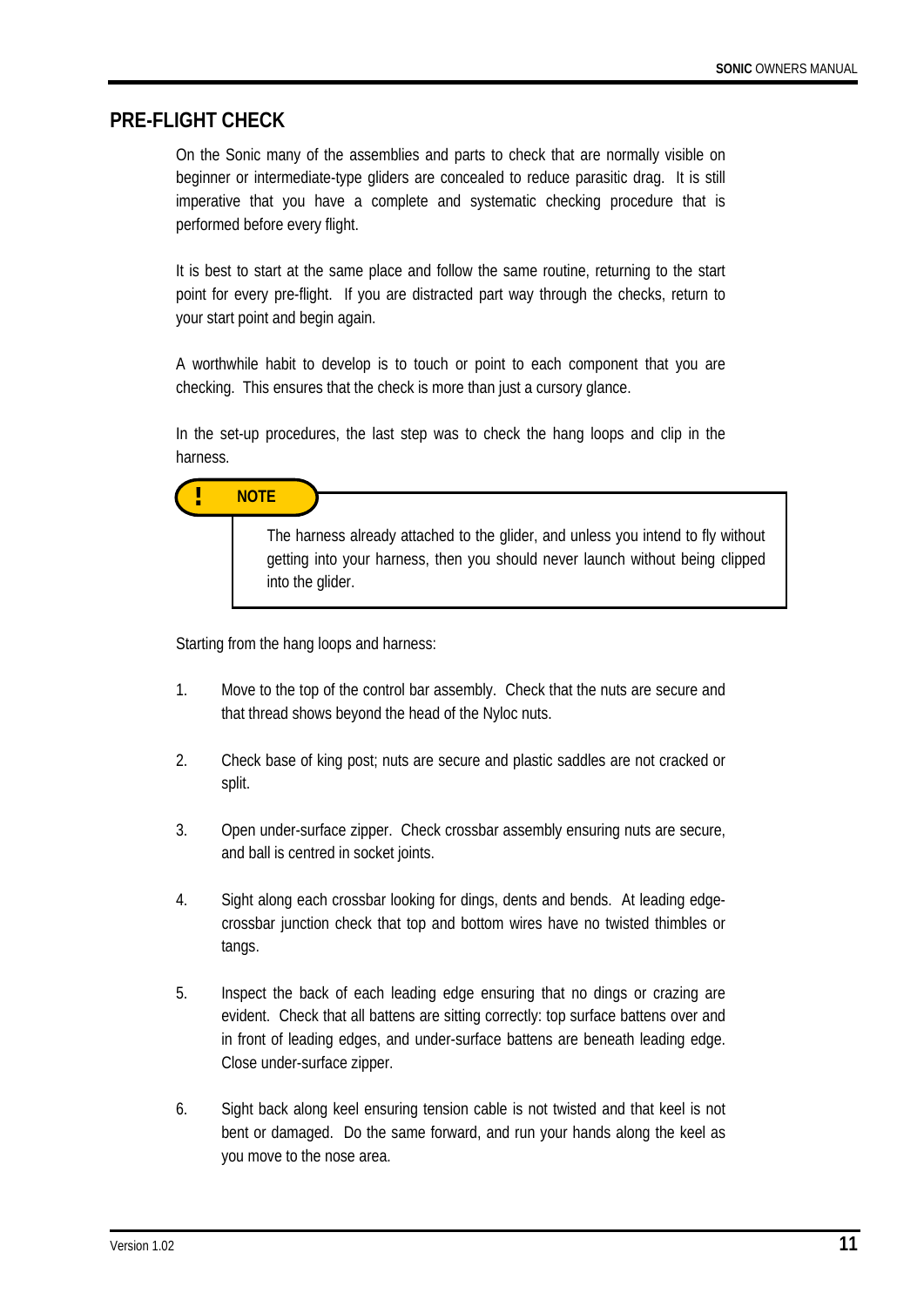- 7. Release the bottom of the nose fairing and inspect the nose plate assembly: nuts, bolts, and top wire tangs and thimbles. Check Bailey Block for proper attachment of nose wires. Refasten nose fairing.
- 8. Sight along each leading edge checking that they have a similar curve. Any noticeable difference would indicate a bent leading edge that would cause a substantial "turn" in the glider's trim.
- 9. Move out along the wings feeling for dents in the tube.
- 10. Pause where the bottom side wire enters the sail and check the bolt and nut, etc., at the crossbar-leading edge junction.
- 11. Check that the tip batten is located in the hook on the leading edge.
- 12. Continue to the wing tips and check the sail mount pin and safety ring.
- 13. Check that all battens are secured with bungee cords and that no reflex lines are snagged on any batten ends.
- 14. At the keel, check the top wire attachment and that the bottom rigging has no twisted tangs. Check that the restraining cable shackle is secured in the Bailey Block at rear of keel.
- 15. Check the top of the king post, ensuring that the top rigging is not fouled and that the reflex bridles are free from twists.
- 16. Continue around the glider repeating checks 9 to 13 in reverse order, bringing you back to the nose.
- 17. Check all the lower rigging down to the corner fittings of the control bar.
- 18. Make sure the control bar uprights are straight and that all bolts and nuts are secure. Ensure that the base tube locking pins are engaged and protrude through the holes in the base tube.
- 19. Move up the control bar and recheck the harness, hang loops and carabineers.

The glider is now ready to fly! Make sure you are too!

Climb into the harness without removing it from the glider, making sure your legs are through the leg loops. Check harness height, helmet, instruments, wind at launch, and broader conditions. Ease yourself into your maiden flight aboard your Sonic. Please read the next chapter for a few hints on what to expect and how to achieve the most from the Sonic.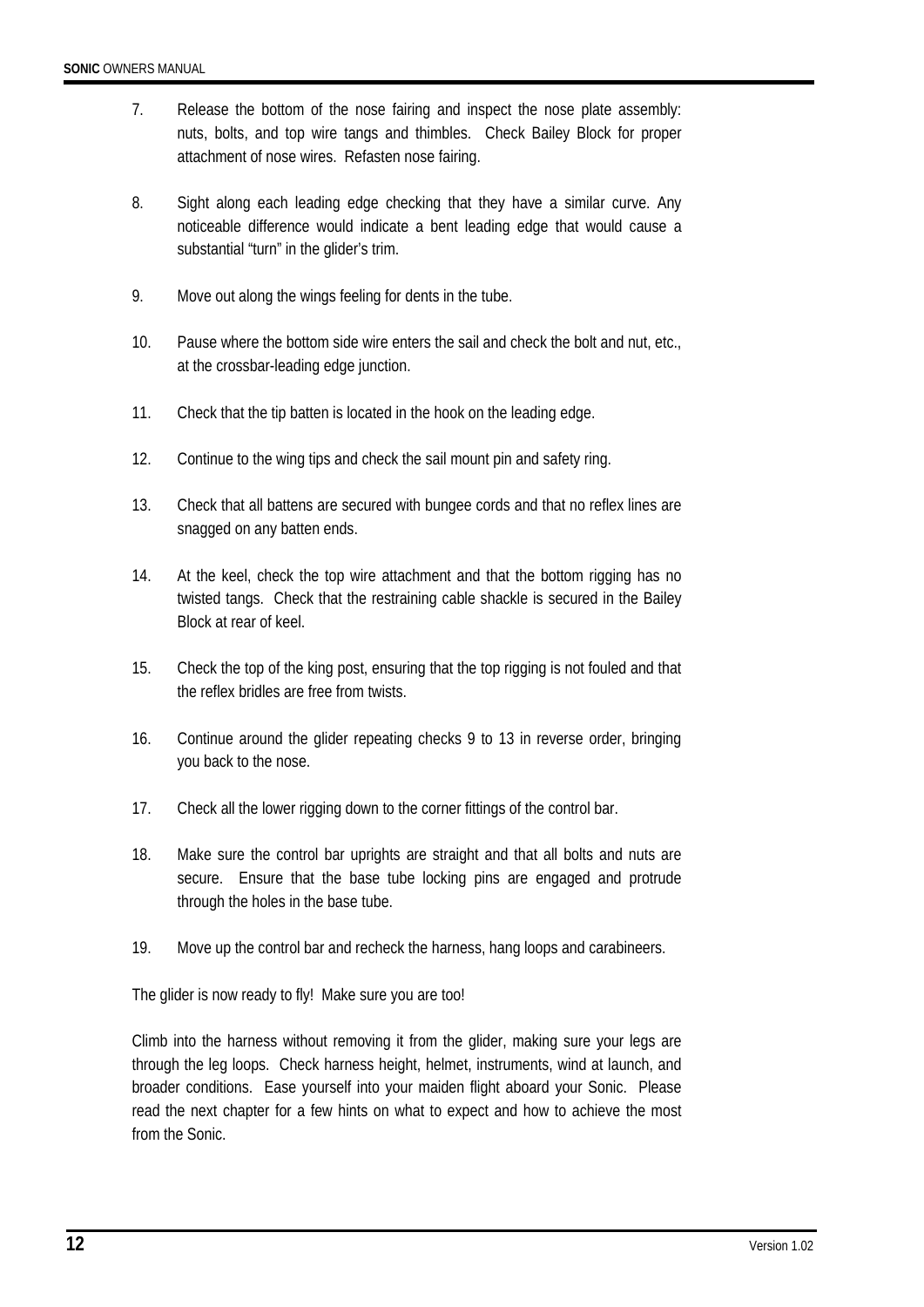## **DE-RIGGING THE SONIC**

# **Laying the Glider Flat**

If the wind is over 10 mph and you wish to park the glider safely, it is best to lay the glider flat on the ground with the nose into the wind. To do this, simply lift the nose fairing to expose the nose catch assembly. Whilst holding the keel so the glider can't blow over, remove the nose wire ring from the Bailey Block and carefully walk forward with the nose of the glider allowing the control bar to fold back under the glider until you have lowered the wing to the ground.

Make sure you keep the nose slightly higher than the back of the glider throughout the lowering process and that the wings stay in the same plane.

If the glider is to be parked for any length of time, or if the wind is quite fresh, it is also advisable to unclip the reflex bridles to prevent the nose from being lifted by the wind. From here the glider can be quickly reassembled ready to fly again or be broken down as required.

### **Flat Breakdown**

- 1. From the "flat" position above, remove the under-surface and #7 battens, and put them behind the glider. (Be careful as it is easy to forget these if they have been laid in long grass away from the other battens.)
- 2. Move to the rear of the glider at the keel raise the keel 10" (250mm) off the ground and pull back the double cross bar restrainer cable so the stainless steel shackle will remove from the Bailey block.
- 3. Remove the rest of the battens. To protect the aerofoil shape of the battens gather the curved ends together and feed them into the batten bag, slipping them as a unit right to the bottom of the bag. Slide in the remaining straight and #7 battens and shake them to the bottom, then seal the Velcro bag end.
- 4. Bring the leading edges in to the keel. As you do this, pull the sail over the leading edge so that none is caught between the keel and wing bars. Remember not to lift the leading edges too high when swinging them in.
- 5. Pull the sail flat so that the now doubled over sail forms a diamond shape. Keeping tension along the line from nose to outside diamond points, fold the sail toward the leading edge (as if folding a paper dart then repeat with a second fold. Do not take the sail right to the keel but lay the folds just outside the leading edges. Loosely roll the folded sail until it lays against the leading edges.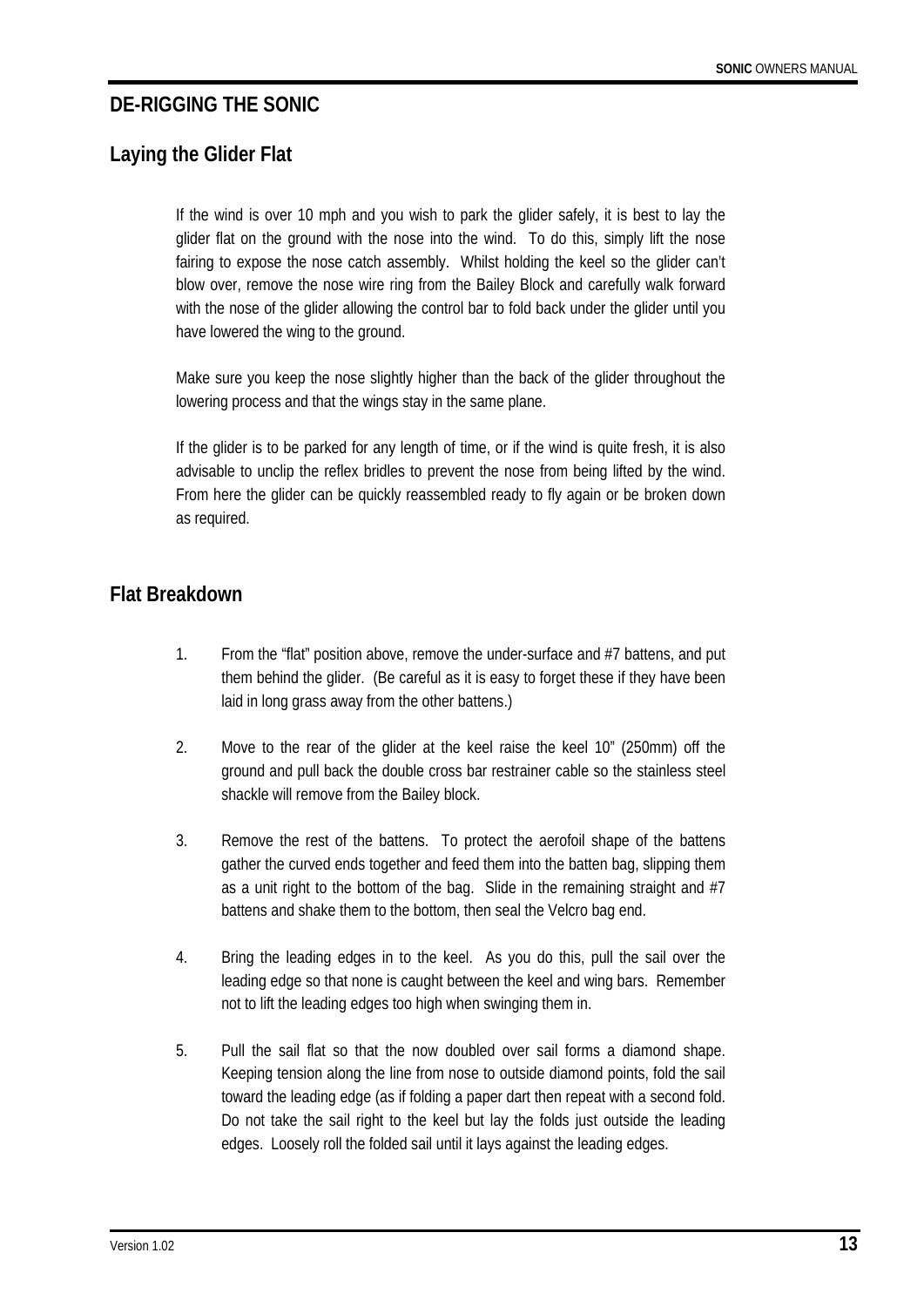- 6. Unclip the king post and lay it forward. Clip the wire to the reinforced sail area around the king post base. Attach the reflex bridle clip to the same area. Don't forget the padded cover for the top of the king post.
- 7. Slide the padded sleeve up the keel until it covers the tangs and fittings at the rear of the keel. Place a tie under the glider (around the middle) and lift the two sail halves by wrapping the Mylar pockets up toward each other. Fasten the tie but leave it reasonably loose. Repeat with three more sail ties, tidying the rolled sail as you go.
- 8. Slide the batten bag into one of the leading edge Mylar pockets at the nose, straight end of battens first. The cambered end should be turned toward the other leading edge on top of the nose plate. Firm up all the ties by overlapping the Mylar pockets. Do not over tighten the ties. The Mylar pockets should be the only sail area showing, forming a smooth sheath along the length of the folded glider.
- 9. Place cover bag over the glider and flip the glider over carefully. Check that no loose folds of sail are caught between the keel and other bars and that the tensioning carabineer is not jammed between the bars as well. Tighten the nearest tie to stop any sail slipping there during transportation.
- 10. Detach the corner bolt and fold in the base bar. Bringing the wires neatly along the uprights, fold down control bar. Place padding over the bottom of the control bar.
- 11. Undo any ties holding the sail beneath the control frame and carefully tuck the down tube and base bar assembly under the Mylar sheath, ensuring all wires are between the uprights. Refasten the ties firmly. Check that the Mylar is not puckered or squashed by over tight ties, then zipper up the bag.

### **! NOTE**

NOTES - When transporting the glider, make sure there is ample padding on the racks and that there is enough support to reduce bouncing and bending of the glider. Always tie the glider firmly enough so that bad roads and high winds can not bounce the glider loose. Make sure your carry racks are strong enough and can not blow free of the car in sudden gusts from trucks.

### **On-Frame Breakdown**

- 1. With wings oriented 90 degrees to the wind direction, remove the nose fairing and release the wire ring from the Bailey Block.
- 2. Remove under-surface and #7 battens.
- 3. Release the crossbar tensioning cable and gently lower the wing tips to the ground.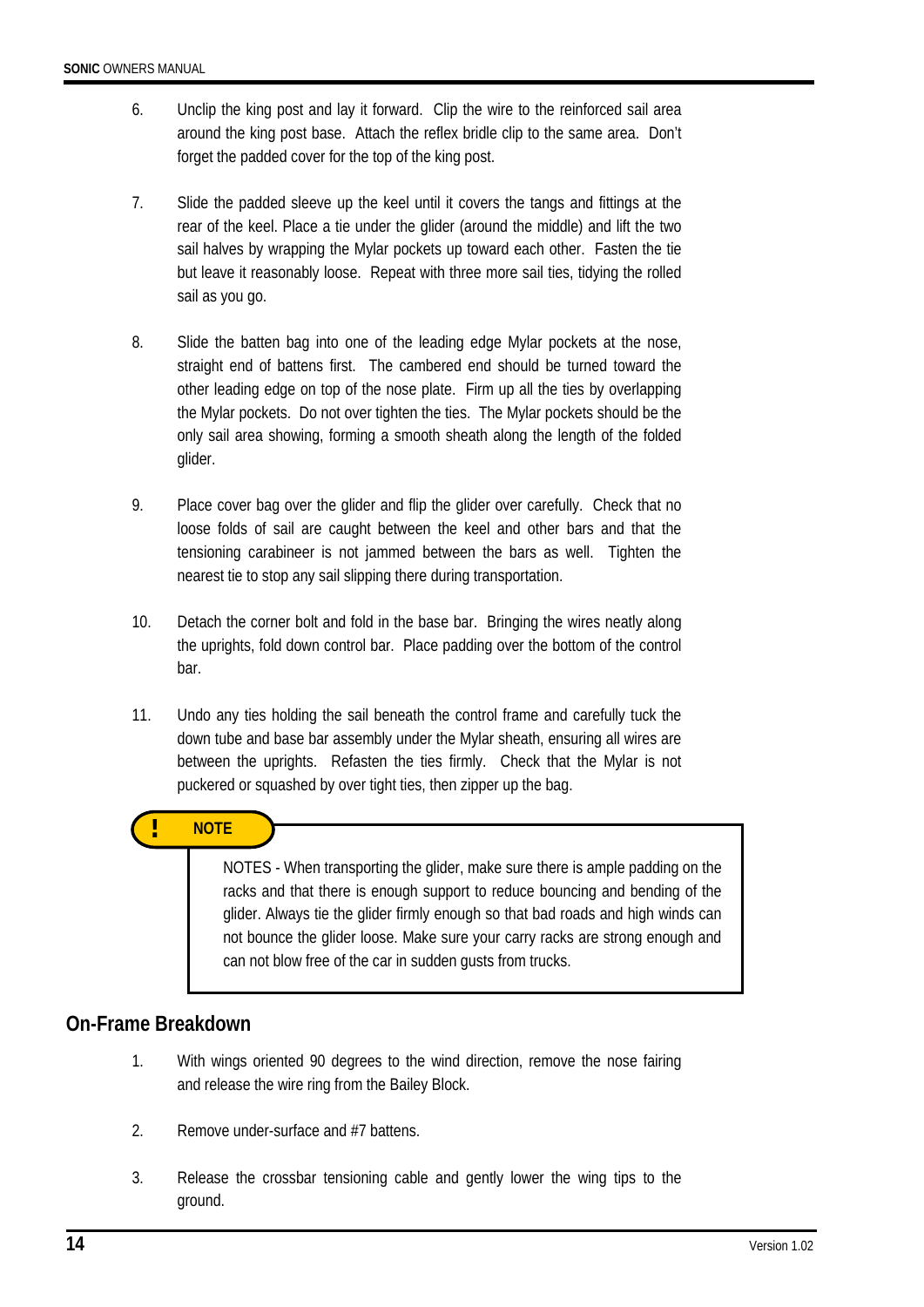- 4. Remove remaining battens and pack them in the batten bag as per flat pack-up description.
- 5. Release reflex bridles and clip onto the sail at king post base. Undo top back wire and clip onto same place, allowing the king post to fold forward. Cover king post top with padded bag.
- 6. Walk in each wing making sure that the crossbars don't jam between the leading edges. Pull the sail out and over the leading edges and fold them forward.
- 7. Fold the sail as described in flat breakdown and roll into the Mylar pocket. Loosely tie the sail to hold the first wing while you complete the other.
- 8. Pull the two Mylar pockets and rolled sail together and tie in several places, retightening and smoothing out the sail until a neat sheath is formed by the Mylar pockets. Check for caught sail between the crossbar and keel, etc.
- 9. Slide battens in Mylar pocket as described in flat breakdown over the glider.
- 10. Carefully flip the glider onto its back.
- 11. Disassemble the control bar and pack into its padding as described in the flat breakdown procedures.
- 12. Slide the keel padding sleeve over the keel fittings and place the nose fairing under a tie near the nose. Check that the battens are lying flat. Close the glider bag.

A lot of wear and tear depreciation can be avoided if you take time and care to breakdown and pack the glider properly. Follow the instructions implicitly and your glider will last in good condition for many years. Remember - never pull the nose of the glider down without the crossbars tensioned. Further information on the care of the glider is included in the Maintenance section.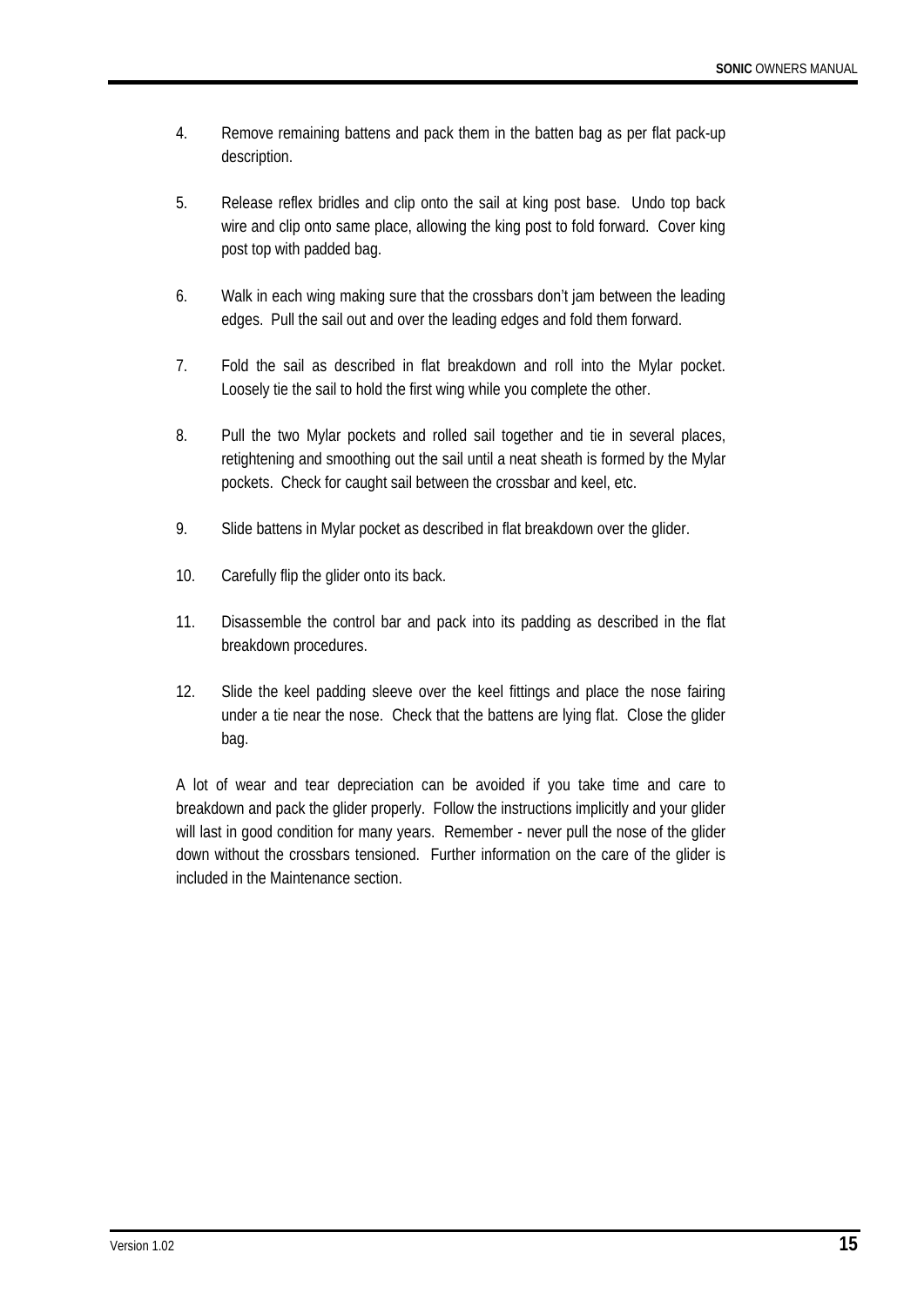# **FLYING THE MOYES SONIC**

### **Harness Adjustment**

In any glider it is important to have your harness and hang loop arrangement as simple and safe as possible, as well as being arranged to give the most comfortable and controllable position throughout the entire flight, from the start of your take-off run until your feet finally touch down at landing.

Due to the excellent low air speed control responses displayed by the Sonic it is best to have your hang loops and harness adjusted as low as possible within the control frame. This lower position gives maximum stability and greater glider feedback assisting you in making more accurate and smoother control inputs and therefore gaining more efficient response from the glider.

If you need to raise or lower your harness to achieve this position, it is preferable to change your hang loops accordingly. Your dealer may have already arranged for hang loops to match your harness, but if not, measure how much longer or shorter your hang loops need to be to give you a body/harness position just 2 - 3" above the base bar.

We at Moyes recommend that you use accurately sewn hang loops of the type supplied with the glider. These allow for a clean loop without knots that may possibly fail or cause delay if you need to unclip in a hurry.

## **Launching Your Sonic**

Following your harness check, carry out your normal take off observations of wind, crowds and general conditions. For your first flights, choose a familiar site under familiar conditions. Do not attempt to fly in a new harness or attempt more demanding flights until you feel comfortable with the glider.

Due to the Sonic's high camber and deep airfoil wing section, its launch characteristics are extremely mellow and predictable. Depending on the extent of your past flying experience, certain characteristics may seem a little different. Firstly, a slightly higher angle of attack assists during the first steps of a light wind take-off. This technique allows for the wing to generate enough lift very early in the take-off and gets the glider floating high enough for your harness and body weight to start affecting some control. Once this point has been reached, provided you have maintained the wings at level, the glider can be easily accelerated to full flying speed without sudden pitch adjustments or desperate sprinting, purely by leaning into the run and applying your accelerating force through the harness.

Once sufficient air speed has been attained, an easing out of the control bar should result in a smooth and easily controllable take-off. Avoid trying to reach full speed on the first step, as the glider's static inertia will cause it to fall behind you resulting in a stalled angle of attack.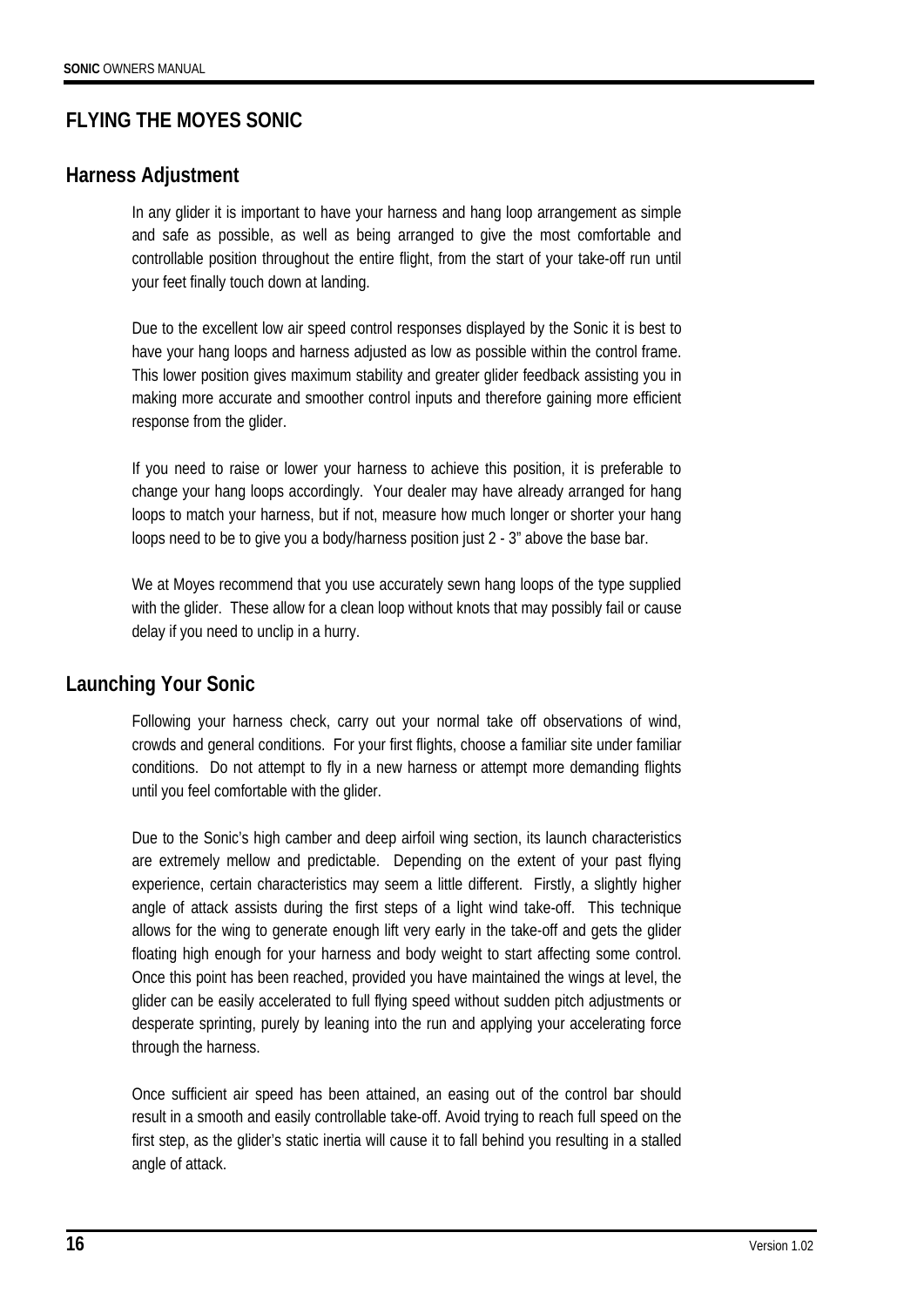In windier conditions, hold the glider at the angle of attack that allows the wing to generate maximum lift without stalling or causing wing balance problems, but at the same time allows you to stand comfortably without being lifted or holding any glider weight.

 If wire assistance is available, have them hold the front and side wire, but ensure you have advised them of what you require and what your commands will be. Never attempt a take-off if the wire person has not let go of the side wire or if they have not "cleared" to a position that is safe from interfering with your take-off. If they are either pulling down or lifting a side wire it means the wings are generating uneven amounts of lift and you must reorientate your wings until the wire person has "no weight", and you can hold the glider alone ready to take-off.

Likewise on the front wires, do not attempt to launch until the wire person has "cleared" and you are able to maintain total pitch control alone.

### **In Flight**

You will soon notice how little effort is required to control the Sonic. While this was one of the design requirements for the model, you may find that unless you fly in a smooth, accurate and relaxed fashion this quickness of response may create a few problems for the tense and jerky pilot.

## **Glider Trim and Speeds to Fly**

During the test flights for your Sonic, the factory test pilots will have set the hang loops to trim the glider's speed at a few miles per hour above stall speed and it is at this speed that the glider is most easily controlled.

Slowing down from this point to minimum sink speed will not reduce lateral control to any noticeable degree, and even beyond this towards full stall, the glider will maintain directional controllability. However, by pushing out this much, the glider will have entered a parachuting mode due to the greatly increased drag and a lessening of lift and is unlikely to be of any value in terms of efficiency.

Stalling the Sonic will result in a variety of predictable behaviours depending on how the stall is initiated. If it is approached gradually, as described above, the glider will show very little tendency to drop through, (ie. drop the nose automatically to regain flying speed) and as a result, the inexperienced pilot may have difficulty in recognising the initial stages of the stall. Therefore, close attention should be paid to the maintenance of air speed through the feel and sound of wind on the face as well as the position of the control bar relative to its trim position, and any increase of "back" bar pressures. If however the stall is initiated more suddenly, a definite "back" bar pressure should be noticeable as the glider loses lift forward of the centre of gravity more rapidly. Holding the bar out beyond this point will result in a quite dramatic nose drop and/or slip off to one side. Stalling in a turn or on a bank will cause the stalled wing to lose lift and drop into the turn while at the same time the glider will yaw around following the direction of the turn until the nose has dropped sufficiently for air speed to be regained. Once again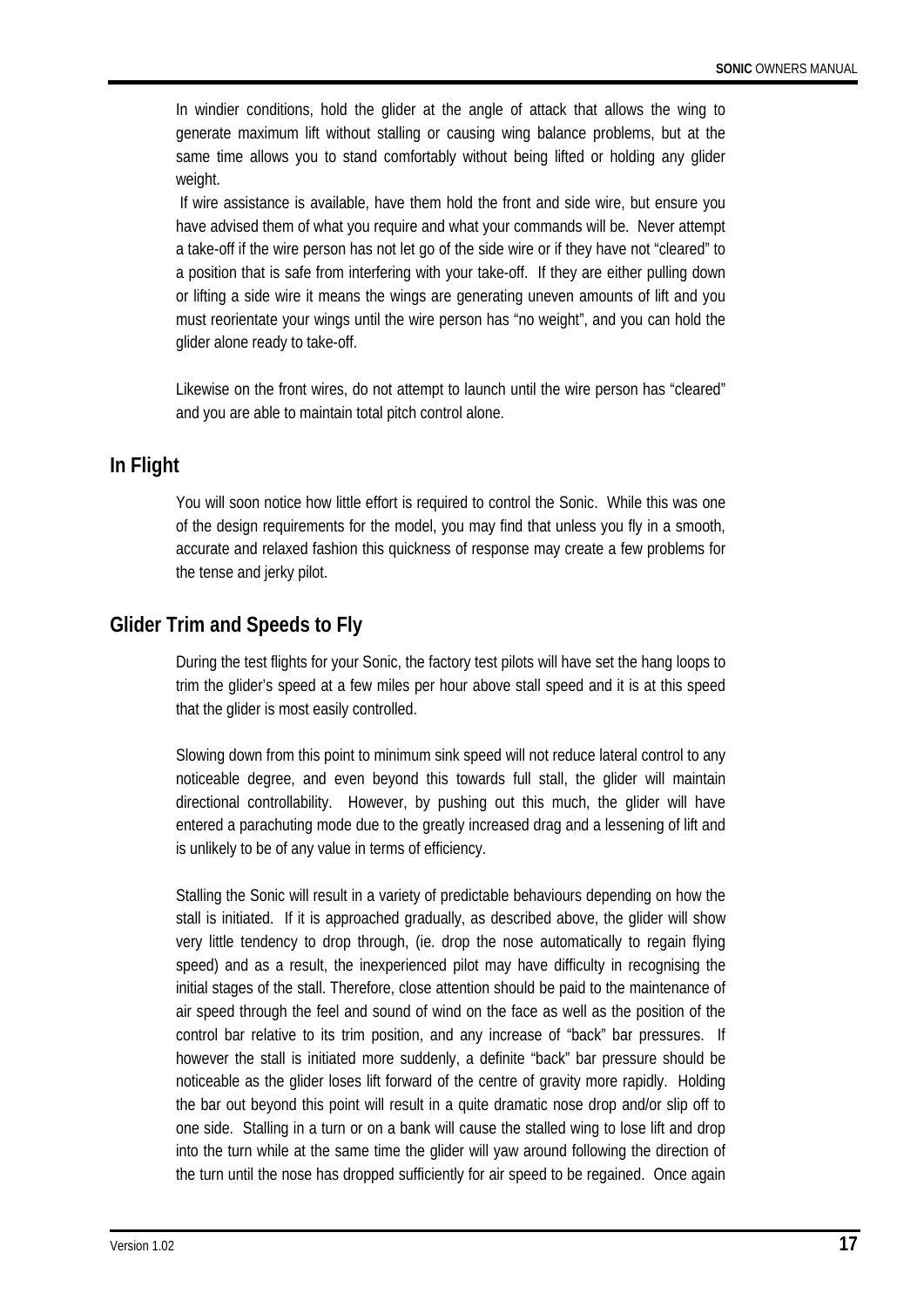this tends to be a rather mellow reaction, and as the Sonic is highly spin resistant, control should be easily regained within 180 degrees of rotation.

Pulling the bar in from trim position and increasing air speed requires very little effort and as is normal with most aircraft, with the increased air speed we get a faster lateral response of roll rate. It is here that the erratic/tense flier will discover control problems. Any bump or pilot input that is not required and is subsequently harshly corrected for, will possibly result in an over response requiring yet further correction. From this a "Dutch roll" or high speed yawing behaviour may develop. To correct for this, immediately return to trim and stabilise your body. Try to restrict your inputs to slow, precise movements and the glider will respond in an equally smooth and precise fashion.

### **Turns**

When cruising in ridge lift and smooth air the most efficient speed to fly will be somewhere around minimum sink. To initiate a turn, no extra airspeed will be required. Simply move your body into the direction of the required turn and as the glider responds and approaches the desired bank, relax any pitch pressures and allow yourself to smoothly return to the centre of the control bar. Always enter your turns steadily to avoid overbanking and the resultant needs to then high-side the bar to correct will be reduced. As the glider approaches the desired new heading, begin to level out the wings so that a smooth precise return to level flight can be achieved. During this phase of the turn, check your airspeed so that maximum efficiency is achieved.

To coordinate tighter turns and turns in thermal lift, the entry speed should be increased to just above trim or near to best L/D speed. Initiate the bank, and then relax on the pitch allowing the bar to return to trim as the glider moves into the turn. This should arc the glider around, coordinating the turn without side slip whilst still maintaining some spare air speed for continuing to 360 in a thermal or for reversal of bank if needed. Adjustment of bank angle can be made as required as sufficient airspeed is present to re-coordinate and to adequately handle any turbulence.

It is important that any weight shift be efficient, with no tendency to twist the body or allow the legs to lag behind the shoulders, as this action will delay response usually resulting in the pilot making excessive input and thus over controlling the glider.

When thermalling the Sonic, fly at a moderate speed between lift, concentrating on smoothness of control. Once centred in a thermal, the glider will respond to a reasonable amount of "pushing out" by increasing its climb rate. This is especially the case in flat 360's but always be conscious of your proximity to stall speed and its associated loss of performance and roll rate.

### **Landing the Sonic**

The success of any landing is invariably linked to the accuracy and planning of its approach. Always leave yourself ample time to plan and set up a safe landing approach with options for variable conditions or misjudgement.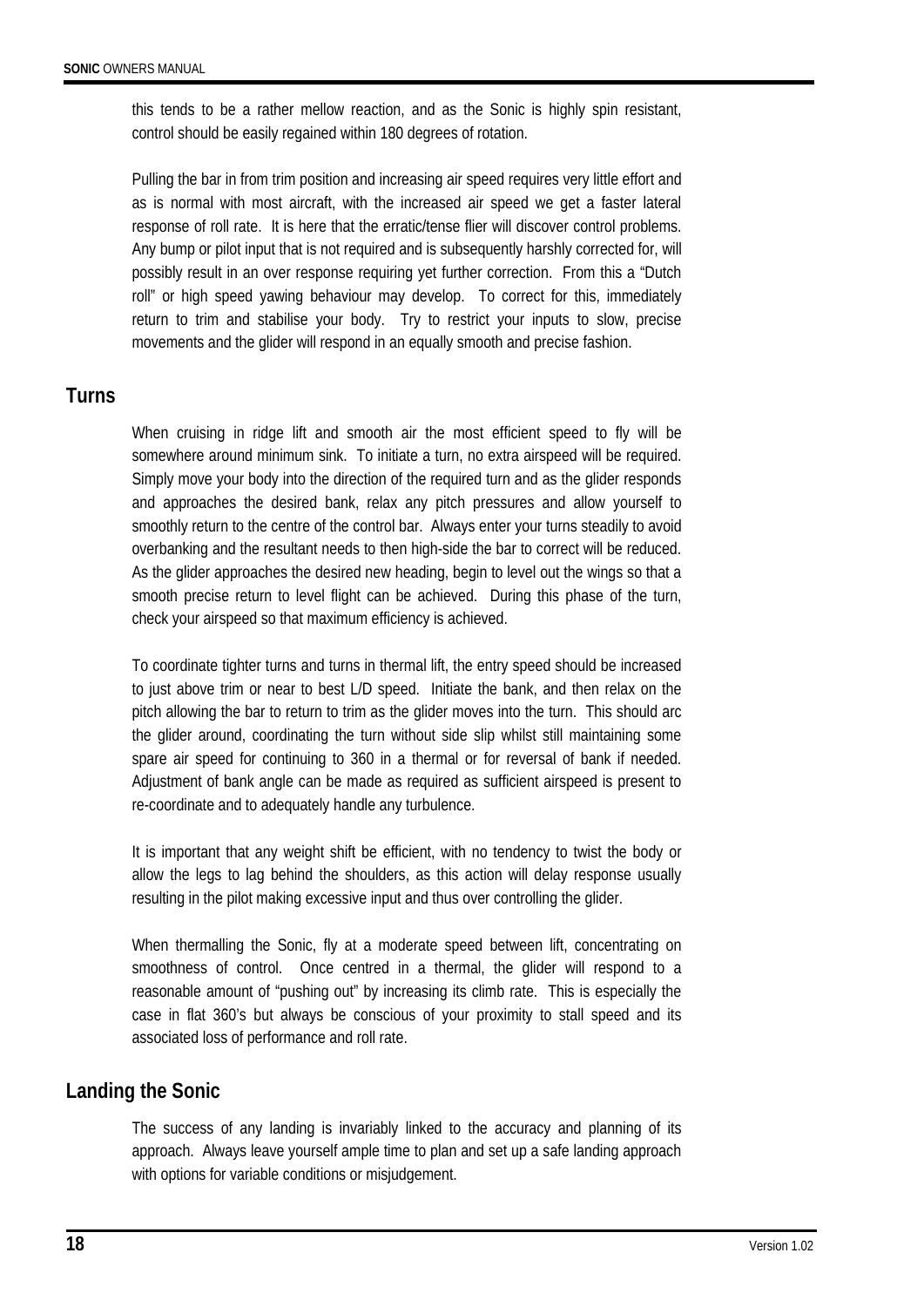If you have been flying lower-performing beginner type gliders, then the extra glide and ground effect of the Sonic must be allowed for in the planning of the approach. Secondly, always fly your approach with moderate speed, even through turbulence so that no excessive yawing can develop. Nothing spoils a landing approach like a glider that keeps pointing off course. Once you have turned onto final (into the wind) make sure you are out of prone and your hands have transferred to the control bar uprights at about shoulder height. The glider should by now be levelled out a few feet above the ground with your legs trailing together beneath and slightly behind you. Your body should be leaning just slightly forward from an upright position. From here you will be gradually reducing airspeed to maintain this ground clearance, while "feeling" for the bar pressures that indicate that you are approaching a "mush" condition. While there is still enough airspeed left to affect a positive flare, slowly increase your rate of push out bringing it to a full UP and OUT arm extension. If the glider is gusted up or you have too much airspeed, stop pushing (but do not pull in) until that energy has been used, then aggressively complete the flare. Always commit yourself to holding the glider up and be ready to run a few steps to ensure the keel drops to the ground behind you. Never swing your legs forward in anticipation of landing as this will only guarantee a nose-in. If you push up and out in the flare, then your feet will automatically be underneath you as you settle in to land. You will find the Sonic easy to land as it maintains good flare authority right through to full stall giving a broader margin for pulling off consistently perfect landings.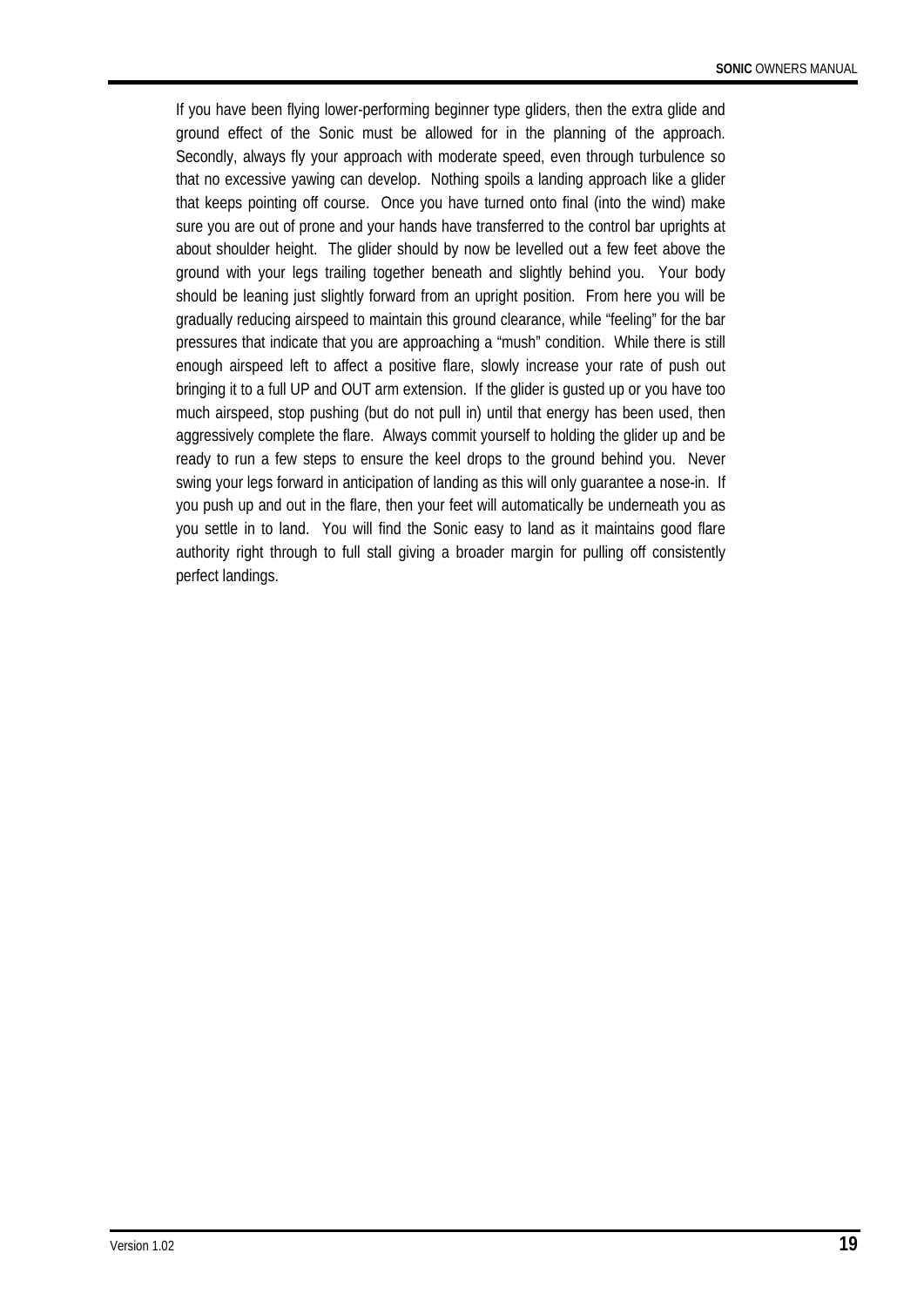### **GENERAL TUNING HINTS**

As your new Sonic is test flown prior to delivery, you can have reasonable confidence that unless it has been damaged in transport it will arrive with standard factory trim.

This setting is achieved when the sum of the dynamic air pressures of the aerofoil (centre of pressure) are centred in the same position on the glider as the sum of the gravitational forces (centre of gravity).

The flight characteristics demonstrating this "trim" setting are as follows:

- The trim speed at which the glider will fly without pilot input is approximately 4 mph above stall speed.
- The glider will produce bar pressure to return to this trim setting whether it is slowed below or accelerated above this speed.
- The glider will fly straight unless acted upon by variations in the air.
- The glider will bank evenly, both to the left and right, showing no differing tendency to increase the bank (wind in to the turn) or to flatten out in the turn, thus coordinating identically in both directions.

If your glider develops any variations from these trim characteristics, then some minor tuning adjustments may be necessary to correct the problem. However, if the problem seems serious or you feel hesitant to make the adjustments suggested, please seek assistance from your Moyes dealer or at least a more experienced pilot.

### **Always check the simple things first:**

Hang loops: (centre of gravity) Are the hang loops secure in their original position? Be sure the loops can not slip fore or aft from the set position.

Battens Bungies: (tensions) Have any bungee cords slipped or worn enough to give less tension? Check that the #7 battens are inserted correctly.

Once you have checked that the problem does not come from these sources, then a few more checks should be made. Firstly, try to recall if you had any hard landings or if the glider was flipped by the wind. If you can come up with a possible cause for the loss in trim then you are on the track to correcting the problem.

UNDER NO CIRCUMSTANCES should the reflex bridles be altered from original setting and specifications. Alteration of these could affect the glider's pitch stability and would possibly go undetected in normal flight conditions.

If the glider has developed a turn (this will be detected in flight by a constant need to hold your body to one side or by constant course correction) and trying your battens to the template has not removed it, and if you can recall a hard landing, especially where one wing took most of the impact, then there is a good chance that a leading edge is bent or damaged.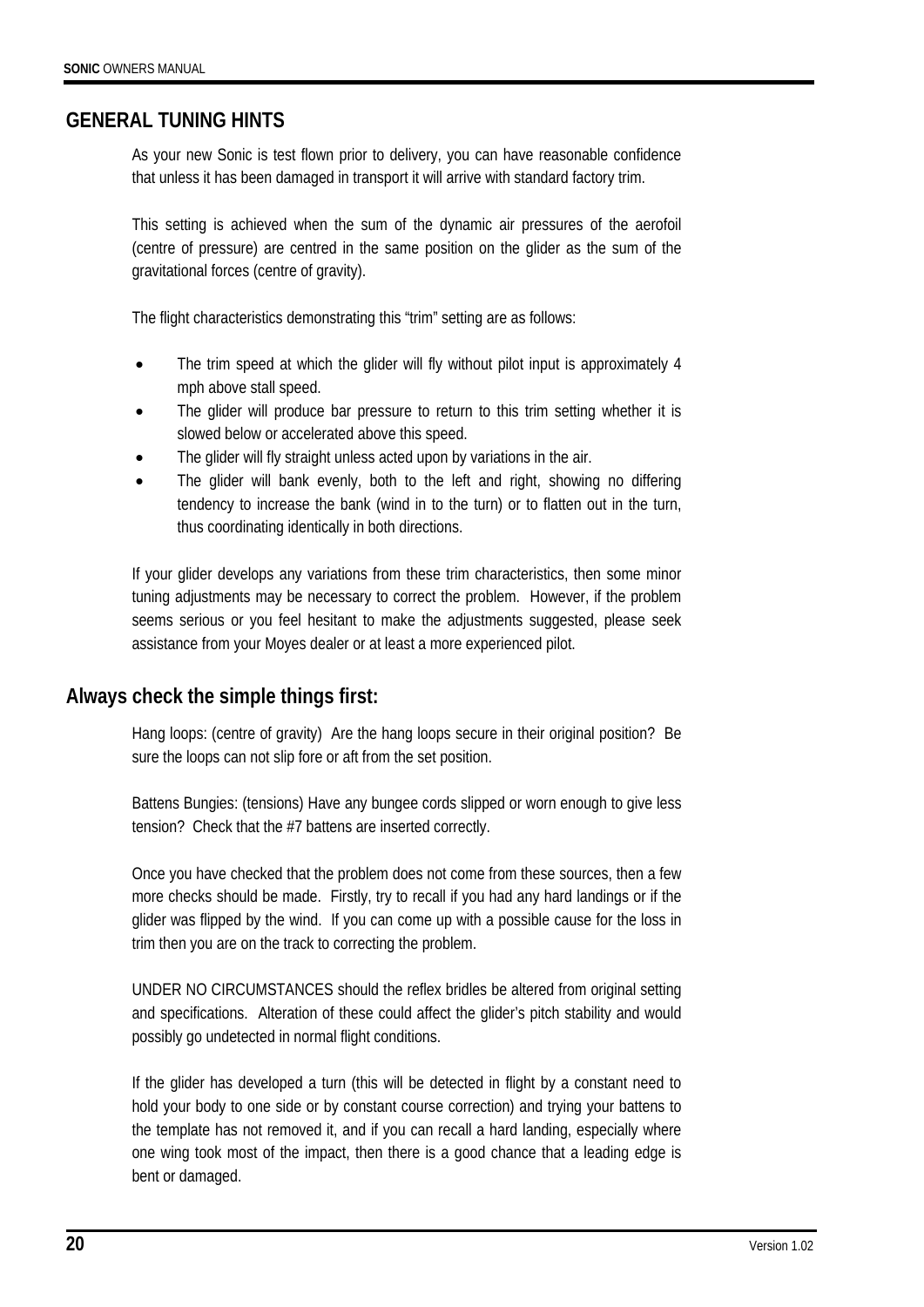### **Bent or Damaged Leading Edge:**

Remove the leading edges (start with the one on the side to which the glider seems to turn) and check them for bends or dings. If you can not find a bend, one of them may have been stressed and as a result, now displays a slightly different flexing characteristic to the other. (You will find directions for sail removal and leading edge removal in the Maintenance section.)

If the leading edge is bent beyond straightening (ie. if grazing of the anodising is evident then the bar is likely to be beyond salvage.) or, is dinged then it will need replacing either as a front or back section, or both.

To straighten, place the centre of the bend mid-way between two well padded supports, with the bend curving up, apply a steady downward force releasing once the bar flexes just beyond a similar deflexion in the opposite direction to the bend. Carefully inspect the tube to assess any improvement and repeat, becoming more gentle as the bend is reduced. Never over-straighten and if the bar seems to return to straight or beyond without much effort then it has been over-stressed and will need replacing. Always look for signs of crazing and feel for deformation around the vicinity of the bend.

### **! NOTE**

This repair is very delicate and should only be attempted if the bar is only slightly bent. It is always a good idea to consult your Moyes dealer before rushing in.

#### **Sail Tension**

The Sonic has only one sail tension setting on the leading edge and creation of a new tension setting should only be carried out by suitable qualified pilots. (See Dealer Tuning section.)

#### **Reshaping Battens:**

To reshape the battens for wing drop during a turn or bank, adjustment should only be made to battens #5 and #6. Assuming the battens have no damage (checked before), increase the camber on batten #6 on the side to which the glider seems to drop in the turn. To do this, take the other #6 and use it as a guide. Carefully bend the batten a further 1/2" (approximately) making the increase in camber a smooth continual adjustment rather than short and sharp. Check against the other batten. adjustment should cause the front tip of the batten to extend about 1/2" beyond and below the original shape. Test fly this adjustment and do the same with the #5 batten if more adjustment is required.

This alteration will cause the tip to generate more lift at lower speed when on the inside of a turn. Over cambering will only result in the problem changing to the other wing and an overall performance reduction.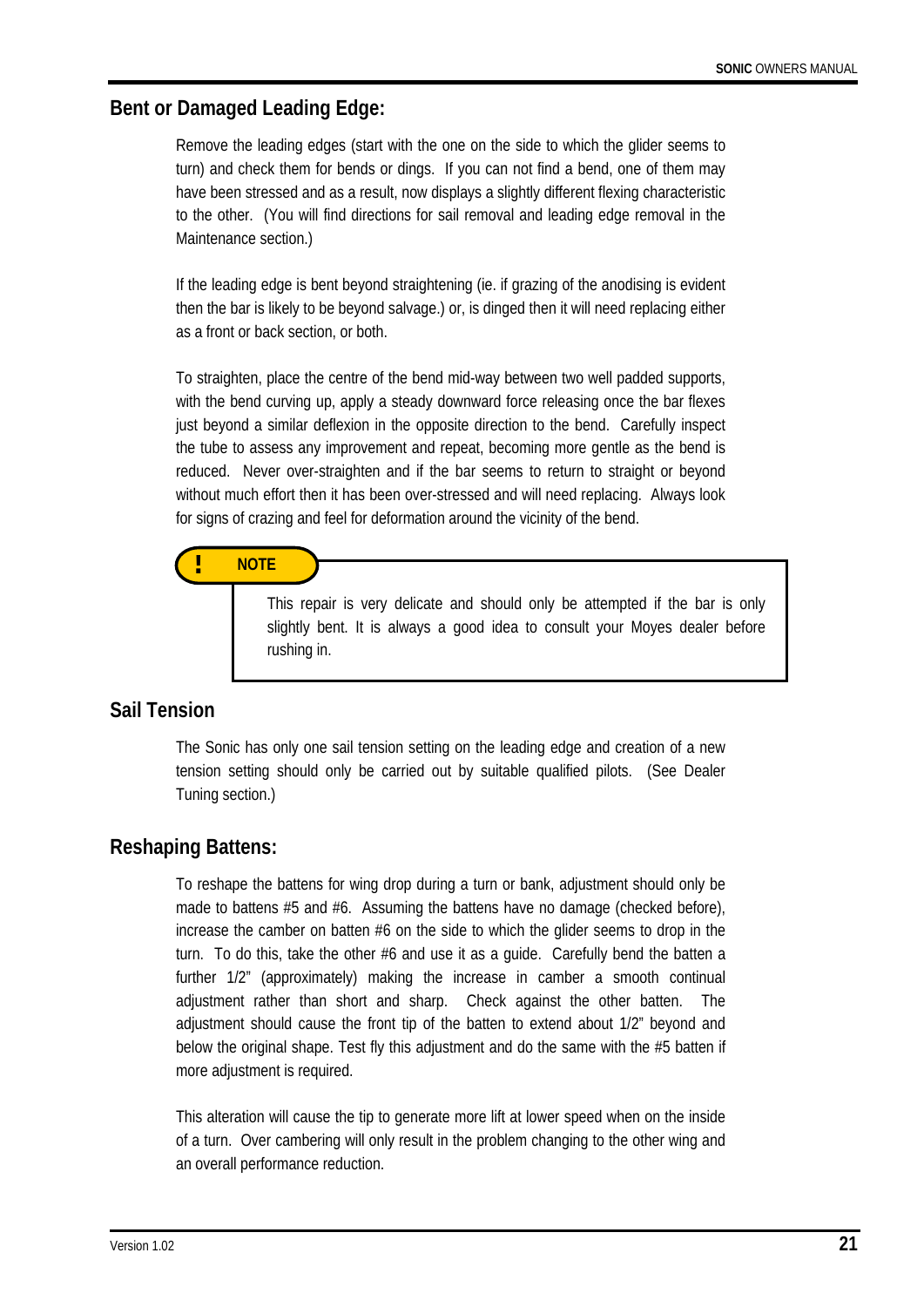# **Trim Speed**

Trim speed adjustment can be achieved by moving the hang loops forward to increase trim speed or aft to bring the speed closer to stall. Once again, never move the loops more than 1/2" at a time, ensuring that they are secured in their new position. At any stage it is unlikely that adjustment beyond an inch or two is ever necessary. Should you feel that greater adjustment is required than please ask your dealer to retest the glider.

After many hours of flight time the trim speed will gradually change as the sail stretches and the airframe acquires a memory to its tensioned curves. This is a normal process for all gliders and allowance for this is incorporated in the maintenance schedule.

Whenever you make adjustments, only change one thing at a time. If no improvement is apparent after making several adjustments, consult your dealer and have the airframe thoroughly checked before getting too far from the Sonic's original trim settings.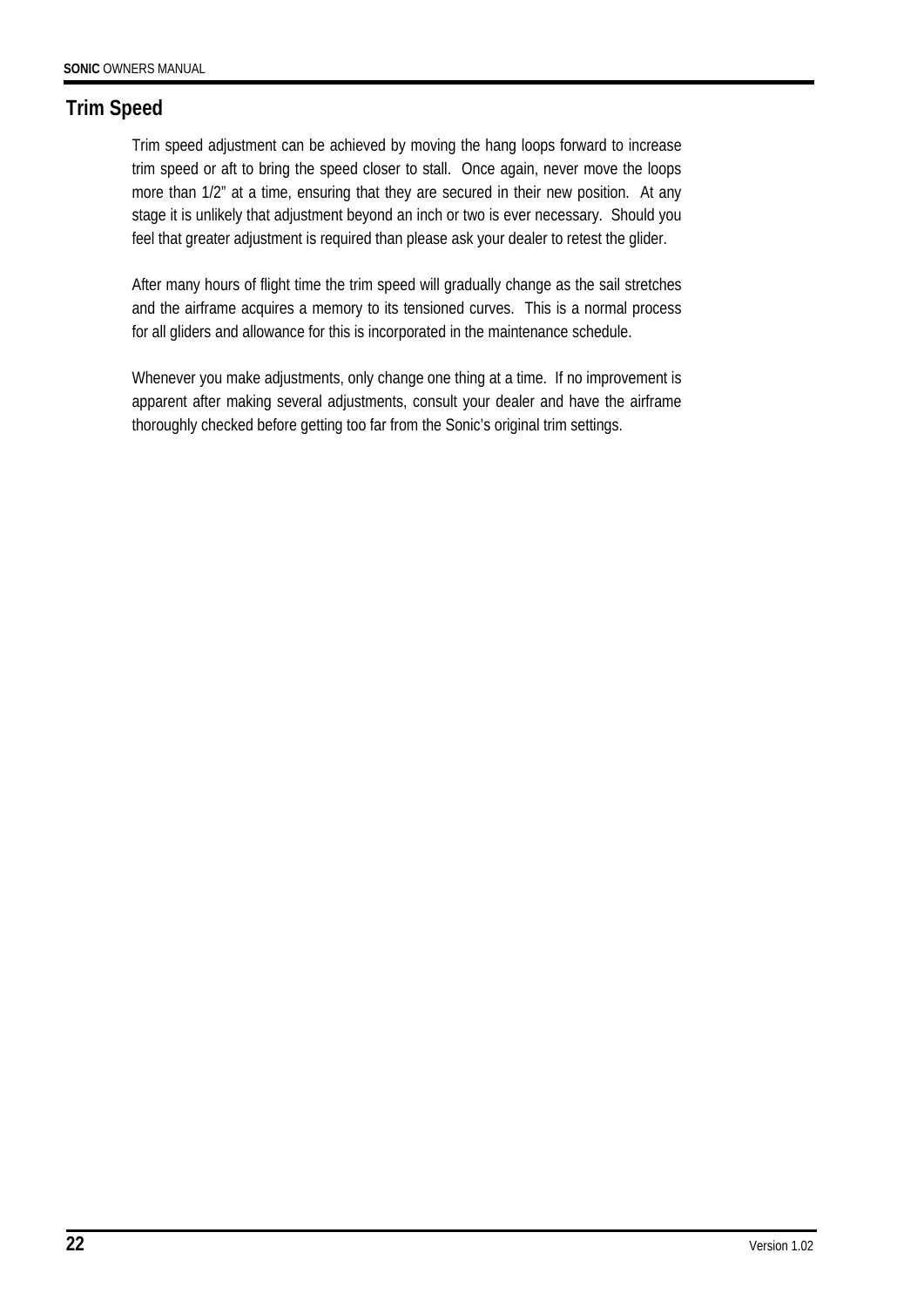### **GLIDER CARE**

The modern hang glider requires very little in the way of maintenance, especially if you take a little extra care with your day to day use and treatment.

#### **Storage**

Keep the glider in its bag and store in a cool, dry place. It is best if the glider is stored on some suitably padded racks where the air can circulate. Avoid leaving the glider on the floor or ground for any length of time as this allows ground moisture and small creatures to work their way into the sail.

If you live and fly on the coast it is advisable to regularly flush your glider with fresh water (always do this before any lengthy storage). Leave the glider open in the sun to dry COMPLETELY, including the inside of the bars, before packing away.

If the glider is wet or damp after a days flying, dry it in the sun the next day. If this is not possible, place the glider bag zipper down on your storage rack, open the zipper full length and release all the glider ties. Loosen up the sail so that air can circulate as much as possible. Set-up the glider and dry properly on the first sunny day.

### **Sail Care**

Avoid contact with any oils, solvents, caustic or acidic substances. This includes salt water, salty sand, animal dungs, and preservative treatments such as Armour All.

As synthetic cloths such as Dacron are deteriorated by ultra violet light, always keep the glider in its bag when not being flown.

If the sail must be washed, use fresh water. For stubborn stains a weak detergent may be used provided it is THOROUGHLY rinsed from the sail cloth. If the sail comes in contact with any of the substances listed above, it is recommended that you remove the sail and have a professional sail maker attempt to save it.

For small rips and tears on non-stressed areas, sticky-back sail repair tape can be used to prevent fraying. A sail maker should make any repairs to larger tears or damage on high-stress areas, such as along the trailing edge and at sail mounting grommets. Always use the protective padding supplied when packing up your glider and take that

little extra time to ensure you have no sail caught between metal fittings. Abrasion caused during transportation is most commonly the result of a lack of care in this area. (It also greatly reduces the life and resale value of your glider.)

## **Battens**

When inserting battens, always take care to push them smoothly, and never force them. Pushing them rapidly or at an angle may damage the pockets or sail. Sand in the batten pockets will help abrade the pocket ends eventually resulting in a hole and requiring an expensive sail repair.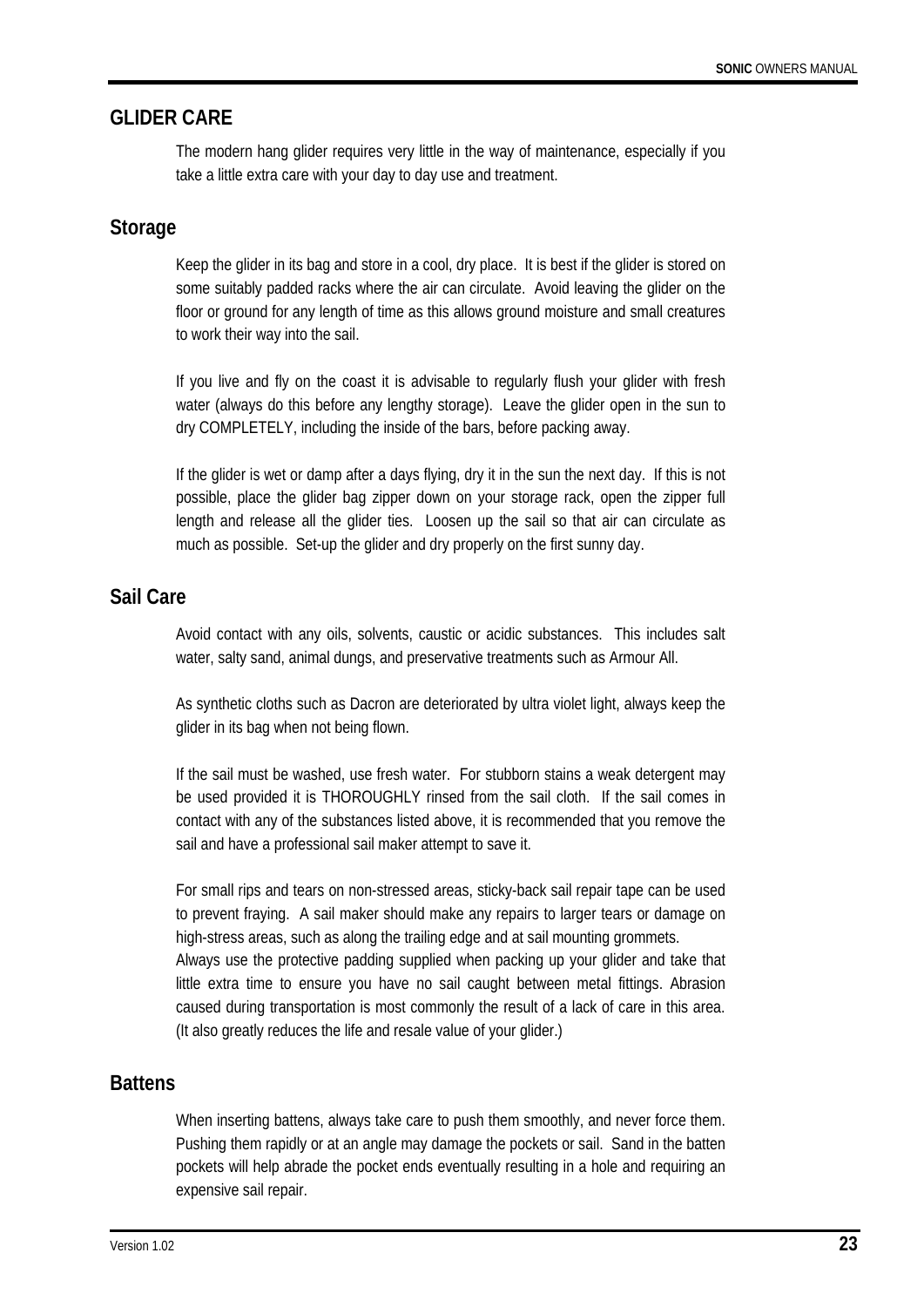Take care with the battens and avoid unnecessary damage by packing them in the correct manner. If reshaping is required, avoid over working the tube as this will soften the alloy causing the batten to lose shape more easily.

Take care when removing the battens. If you are packing up using the "on-frame" method, don't allow the fibreglass end to get caught on the ground behind you. This causes some pilots to think the batten is stuck and the resulting extra force snaps the fibreglass end.

The tip batten should never be lifted when being removed as the plastic tip may jam in its cup and be snapped.

### **Rigging Wires**

At the first sign of any fraying or kinks you should replace the wire immediately. Keep a constant eye for damage to the outer plastic coating or any discolouration as these are a sign that damage may exist either from an external force or from corrosion.

If the thimble has been elongated, then the cable, thimble and nico-press have been exposed to a force of over 300-400 lbs. Once again, replacement of the wire is advised.

If you frequently set-up or break-down on rocky ground, you will need to inspect and replace your cables more often.

If by some chance your wires are immersed in salt water, it is advisable to at least replace your bottom side wires. Wires are not expensive but do play a rather major role in holding the glider together.

### **Tubing**

Once again, contact with salt air and water are a major concern and removal of the tube end caps will be required to thoroughly flush out with fresh water. Corrosion and electrolysis set up amazingly fast; follow your maintenance schedule conscientiously.

If wear marks or scratches begin to appear on any tubing, carefully investigate your pack-up procedure and pad the areas showing wear.

Following any hard landing, check the impact areas for dents and bends. Opening the sail upside-down and inspection inside the double surface will probably be required.

#### **Hardware**

All the Sonic hardware is of aircraft quality and stainless steel. However, there is no such thing as an indestructible material, so regularly check for bent bolts, especially following harder than normal landings or impacts.

Ensure that thread is exposed above all locknuts.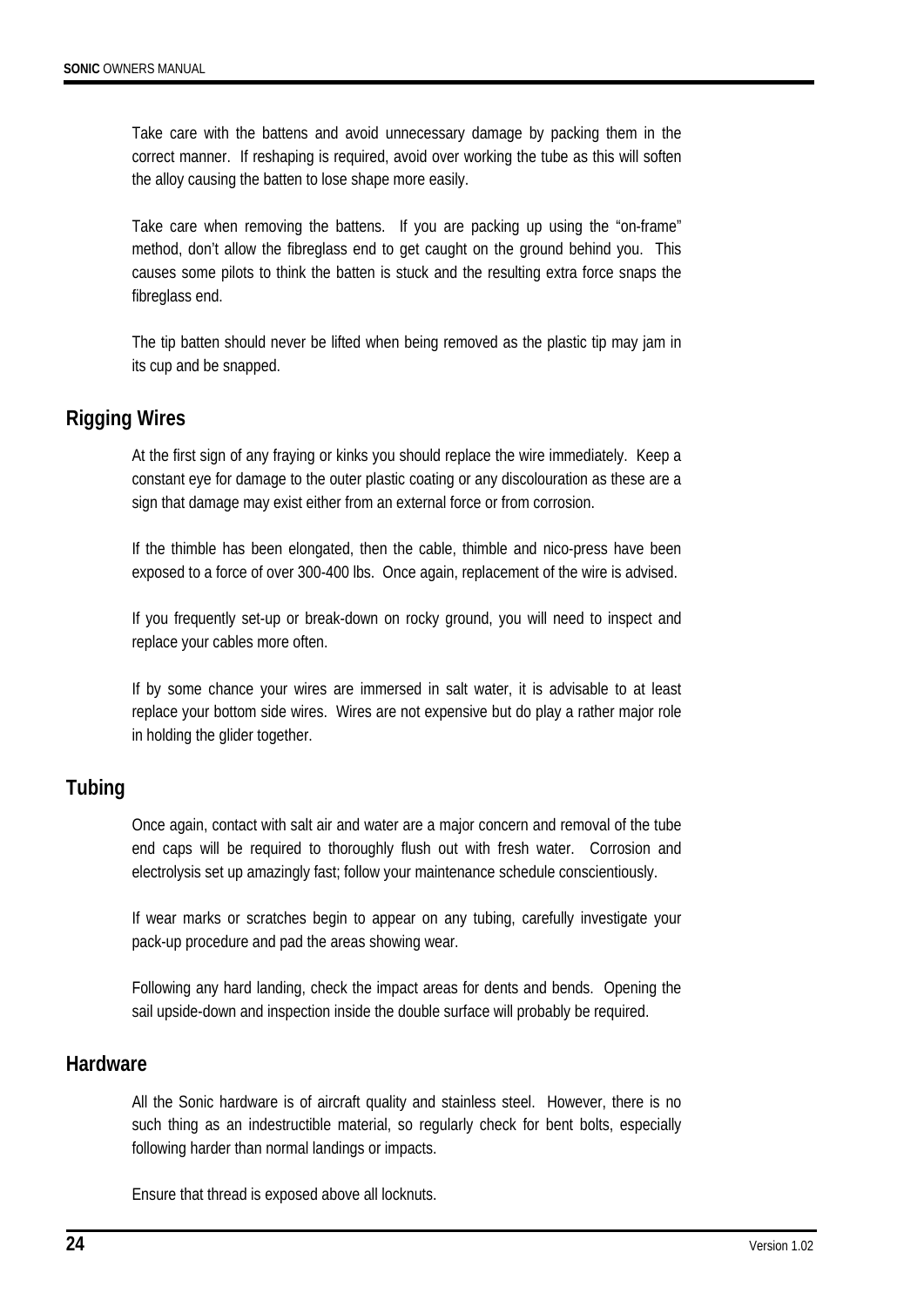The hardware fittings are often the cause of sail and tube wear if they are not padded correctly.

The plastic components are tough and carry very little load, but once again, unusual impacts may cause stress fractures. It is therefore important to be aware of their condition.

Avoid over-tightening nuts. Junctions should be free to swivel, especially rigging tangs and terminations.

### **Transportation**

Always have sufficient padding between the glider and supports. To avoid any chance of bending the glider during transportation, three support points should be utilised, with the glider being firmly tied at all three points. Avoid unequal overhang at the ends and ensure that should the glider project beyond the rear of the vehicle, sufficient warning is available for the following motorists.

The extra care advised in this section will extend the flying life of your Sonic and help maintain its resale value for the time when you may wish to move up to the higher performance models.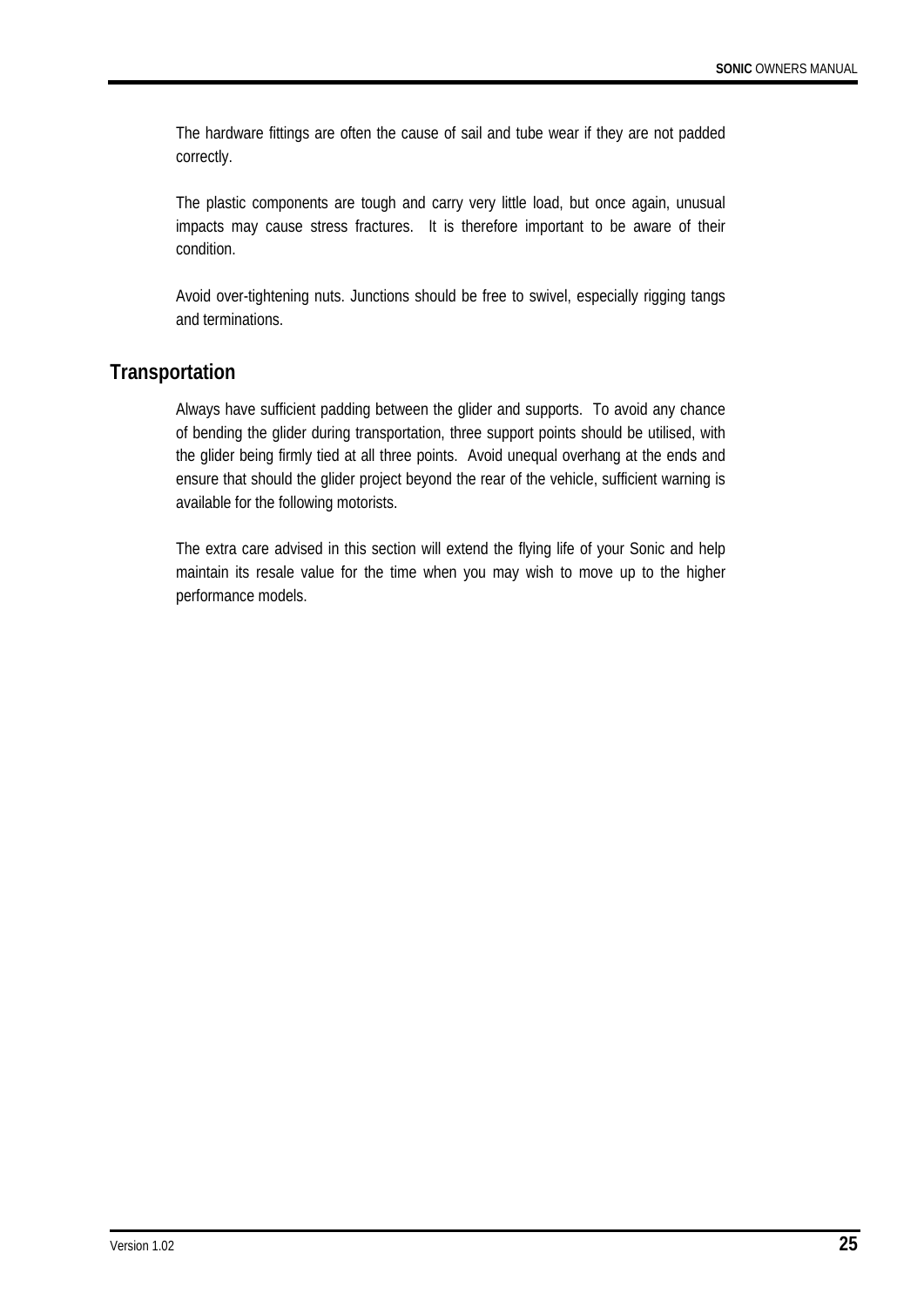## **MAINTENANCE SCHEDULE**

Apart from your normal pre-flight checks, and even if you have conscientiously maintained the glider in A1 condition, more thorough checks of the glider are necessary from time to time. If you follow the schedule faithfully, you will not only extend the possible life of the glider, but give yourself many more hours of anxiety-free flying.

## **Every 10 hours:**

• Check top and bottom surface battens against template.

## **Every 50 hours (or 6 months):**

- Inspect the sail. Apply sail repair tape to any small rips or tears. Check the stress areas of the sail, including the sail mount screw grommets and the total length of the trailing edge. A tear or nick in the trailing edge will need professional sail-maker repair. The reflex bridle attachment tabs, the king post opening, and wire slots are also prone to wear under certain conditions, so inspection here is also necessary. Any critical sail damage should be repaired by a professional sail maker.
- Inspect all batten bungee cords and replace or re-tie where necessary.
- Inspect crossbar tensioning rigging and fittings.
- Open under-surface and crossbar plate cover and inspect crossbar ball and socket joints, nuts, and bolts, and associated components.
- Check all tubing for dings, bends and wear damage that could occur during setup, breakdown or transportation.
- Inspect cables for broken strands with special attention to the thimbles and attachment points. Check any areas with plastic coating damage more closely.
- Check that thread shows beyond all locknuts and that safety pins and rings are serviceable and not prone to accidental opening.

## **Every 100 hours (or 12 months):**

This annual inspection can be done by yourself but preferably your Moyes dealer or qualified hang glider technician should be contacted to carry out this complete strip down.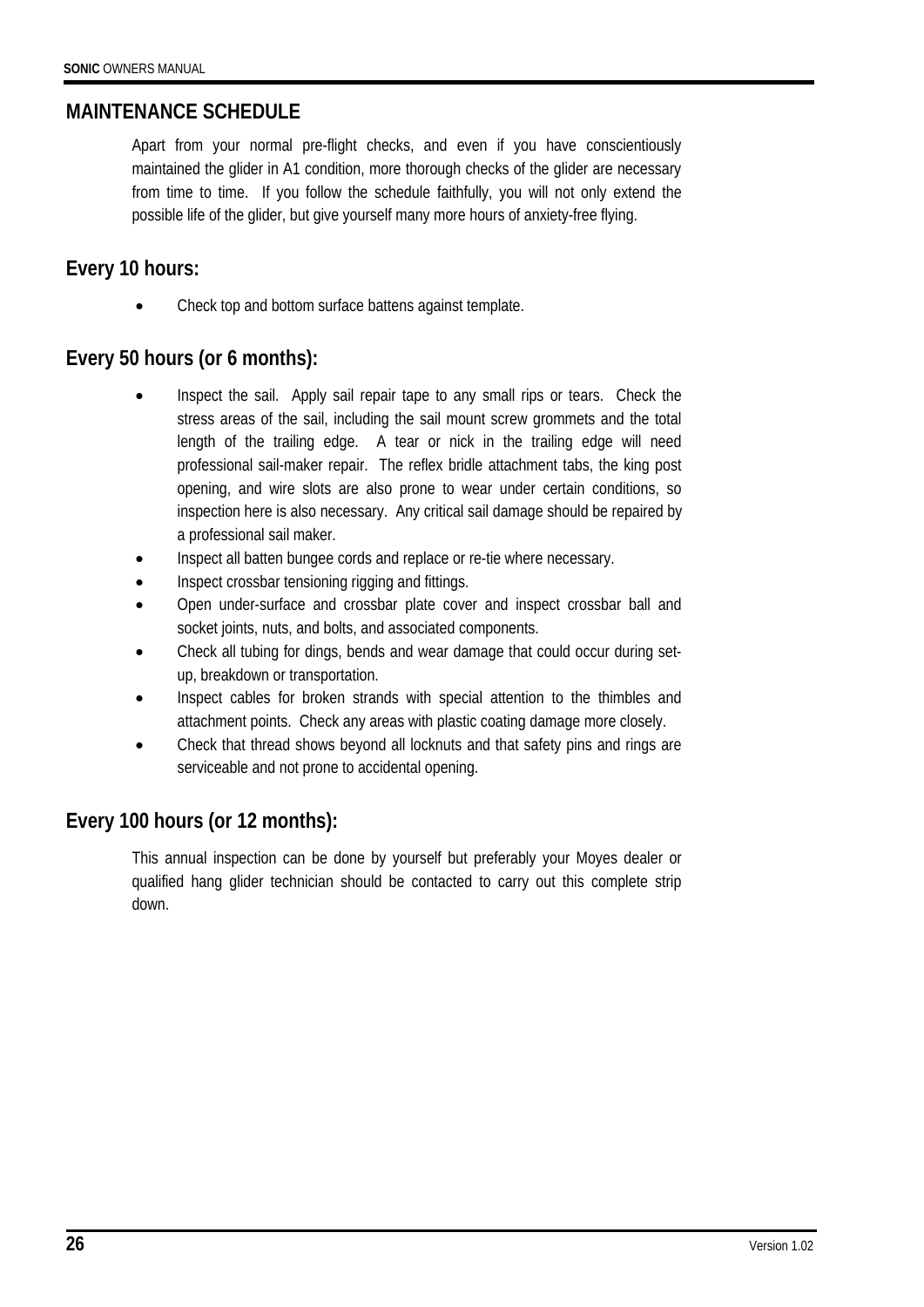## **CHECKING THE SONIC STABILITY SYSTEM**

Use No. 8 Plaited Nylon Bricklayers Line to check the luff lines of your glider, this is done by using a string with a loop on each end, place one end of the string over the batten, below the luff line which is being measured.

Attach the other end of the string tightly over the batten of the same luff line in the opposite wing.

Measure the height of the string above the keel to the proper height.

Use the same method to measure the second luff line.

# **Sonic Stabilities**

| Model              | <b>Batten Numbers</b> |          |          |                   |    |  |   |
|--------------------|-----------------------|----------|----------|-------------------|----|--|---|
|                    | $\overline{2}$        | 37       | 4        | -5                | -6 |  | 8 |
| Sonic 165          | 187 <sub>mm</sub>     |          | 254mm    |                   |    |  |   |
| Sonic 190          |                       | $225$ mm | 259mm    | 247 <sub>mm</sub> |    |  |   |
| Sonic 190 VG Loose |                       | 205mm    | $226$ mm | 219 <sub>mm</sub> |    |  |   |
| Sonic 190 VG Tight |                       | 211mm    | 239mm    | 235mm             |    |  |   |

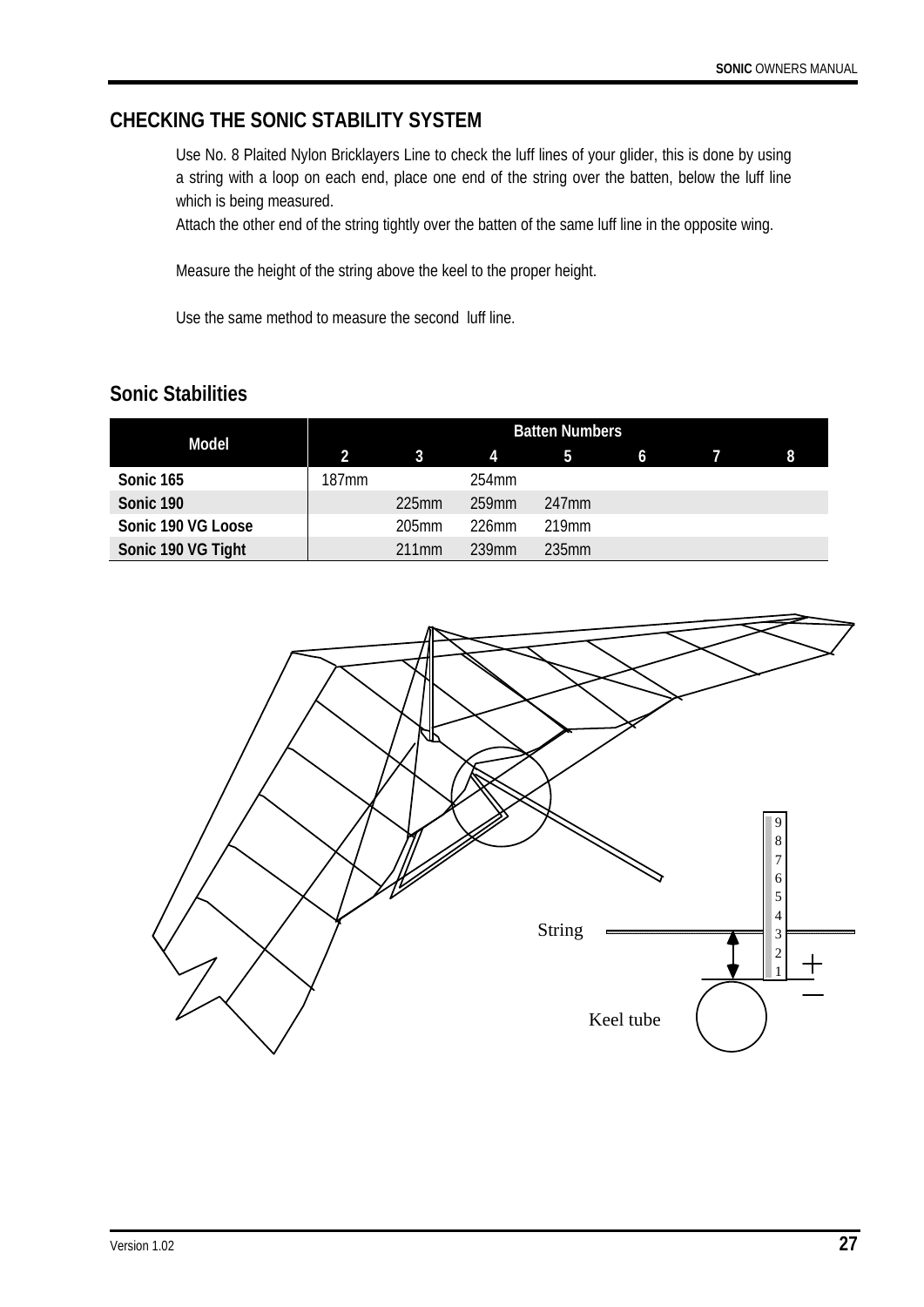# **AN BOLT INDEX**



# **BOLTS LIST**

| <b>JUNCTION</b>                                                                  | PART NO.                         | QTY.           | <b>NUT</b>                  | <b>WASHERS</b>            |
|----------------------------------------------------------------------------------|----------------------------------|----------------|-----------------------------|---------------------------|
| NOSE PLATE / LEADING EDGE                                                        | AN4-26A                          | $\overline{2}$ | H                           | 3 MED. PLASTIC            |
| NOSE PLATE / KEEL / FRONT                                                        | AN4-30A                          | $\mathbf{1}$   | H                           |                           |
| NOSE PLATE / KEEL / BACK                                                         | AN4-34A                          | 1              | H                           |                           |
| KEEL / CONTROL BAR /("A" FRAME)<br><b>Round Uprights</b><br><b>Aero Uprights</b> | <b>AN5-25A</b><br><b>AN5-27A</b> | 1<br>1         | F<br>H                      | 1 METAL<br>1 METAL        |
| KEEL / KING POST /"U" BRACKET                                                    | AN4-22A                          | 1              | F                           | 1 METAL                   |
| KEEL / BREAKDOWN BOLT                                                            | <b>AN4-20A</b>                   | $\mathbf{1}$   | H                           |                           |
| KEEL / BAILEY BLOCK (FRONT BOLT)                                                 | AN4-27A                          | 1              | H                           |                           |
| KEEL / BAILEY BLOCK (REAR BOLT)                                                  | AN3-23A                          | $\mathbf{1}$   | F                           |                           |
| CROSS BAR / CENTRE R/H REAR                                                      | AN4-27A                          | 1              | F                           | 2 MED. PLASTIC            |
| CROSS BAR / CENTRE R/H FRONT                                                     | <b>AN4-27A</b>                   | $\mathbf{1}$   | F                           | 1 METAL                   |
| CROSS BAR / CENTRE L/H                                                           | AN4-27A                          | $\mathbf{1}$   | F                           | 1 METAL                   |
| <b>CROSS BAR / CENTRE BALL</b>                                                   | AN4-25A                          | $\mathbf{1}$   | H                           | 1 METAL                   |
| <b>CROSS BAR / CENTRE/ HINGE</b>                                                 | AN4-12A                          | 1              | H                           | 2 METAL                   |
| CROSS BAR / END PLATE INBOARD                                                    | <b>AN4-10A</b>                   | $\overline{2}$ | H                           | 1 METAL                   |
| CROSS BAR / END PLATE OUTBOARD                                                   | AN4-32A                          | $\overline{2}$ | F                           |                           |
| LEADING EDGE / CROSS BAR BOLT                                                    | <b>AN5-26A</b>                   | $\overline{2}$ | H                           | 2 L. PLASTIC &<br>2 METAL |
| DOWN TUBE TOP / STEEL BRACKET                                                    | AN4-12A                          | $\overline{2}$ | H                           |                           |
| DOWN TUBE TOP & BOTTOM / PLUG                                                    | 3/16"X 1.125                     | $\overline{4}$ |                             | <b>RING</b>               |
| <b>CLEVIS PIN</b>                                                                |                                  |                |                             |                           |
| DOWN TUBE / BASE TUBE CORNER                                                     | AN4-14A                          | $\overline{2}$ | H                           |                           |
| <b>BASE TUBE RIGHT</b>                                                           | AN4-13A                          | 1              | H                           |                           |
| <b>BASE TUBE LEFT</b>                                                            | AN4-14                           | $\mathbf{1}$   | <b>CASTLE NUT &amp; PIN</b> |                           |
| CROSS BAR PULL BACK SHACKLE                                                      | AN4-10A                          | 1              | H                           |                           |
| <b>KING POST</b>                                                                 | AN4-12A                          | $\mathbf{1}$   | H                           |                           |
| KING POST / BOTTOM BRACKET                                                       | AN4-12A                          | 1              | F                           |                           |